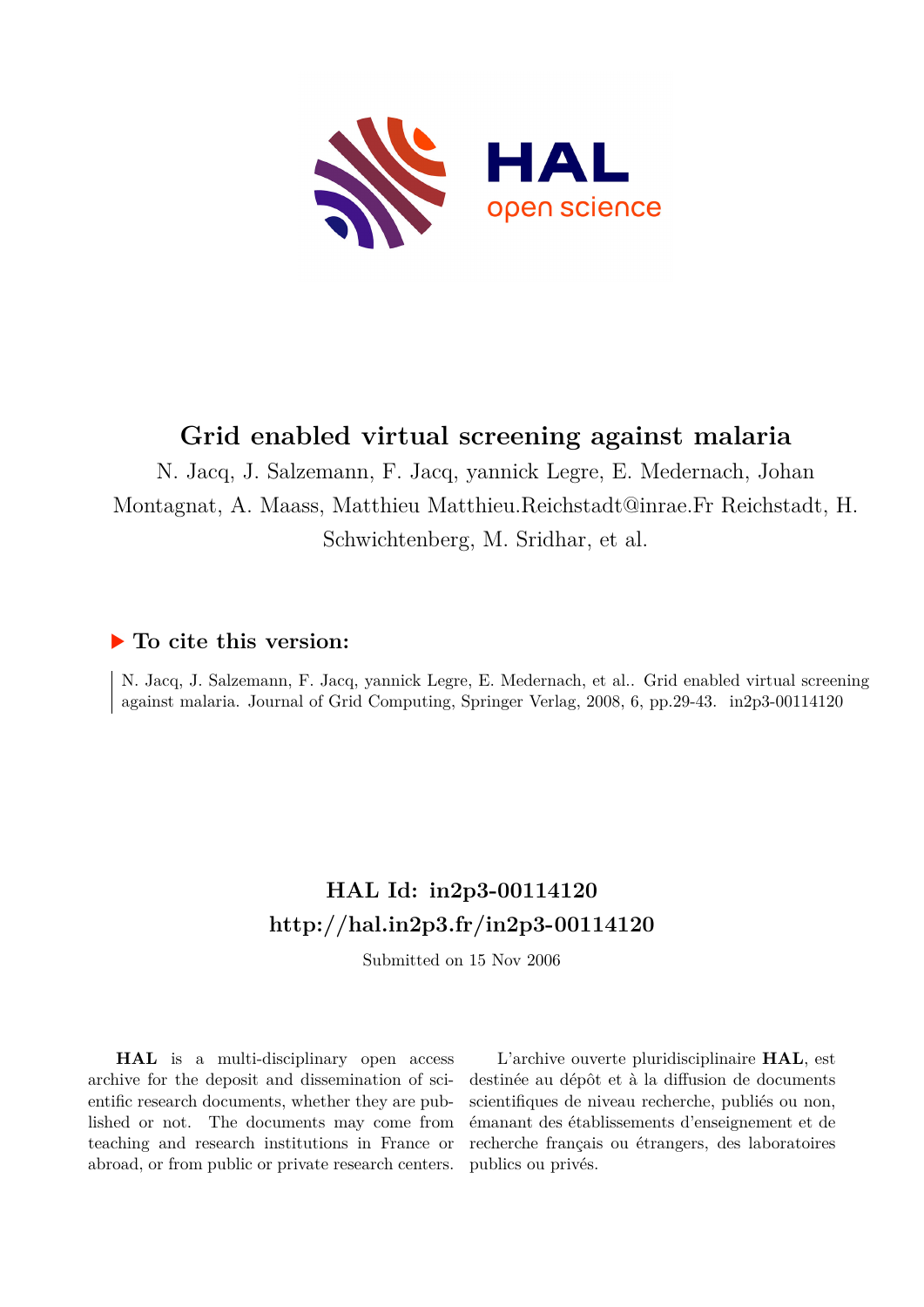## **Grid enabled virtual screening against malaria**

N. Jacq<sup>1+2</sup>, J. Salzemann<sup>1</sup>, F. Jacq<sup>1</sup>, Y. Legré<sup>1</sup>, E. Medernach<sup>1</sup>, J. Montagnat<sup>3</sup>, A. Maaß<sup>4</sup>, M. Reichstadt<sup>1</sup>, H. Schwichtenberg<sup>4</sup>, M. Sridhar<sup>5</sup>, V. Kasam<sup>5</sup>, M. Zimmermann<sup>5</sup>, M. Hofmann<sup>5</sup> and V. Breton $<sup>1</sup>$ </sup>

<sup>1</sup> Laboratoire de Physique Corpusculaire, Université Blaise Pascal/IN2P3-CNRS UMR 6533, France <sup>2</sup> Communication & Systèmes, France

<sup>3</sup> Informatique Signaux et Systèmes, Université de Nice Sophia Antipolis/CNRS UMR 6070, France

<sup>4</sup> Fraunhofer Institute for Algorithms and Scientific Computing, Department of Simulation

Engineering, Germany

<sup>5</sup> Fraunhofer Institute for Algorithms and Scientific Computing, Department of Bioinformatics, Germany

Corresponding author: N. Jacq, jacq@clermont.in2p3.fr, LPC Campus des Cézeaux 24 av des Landais 63177 Aubière France, 33 4 73 40 53 24, 33 4 73 26 45 98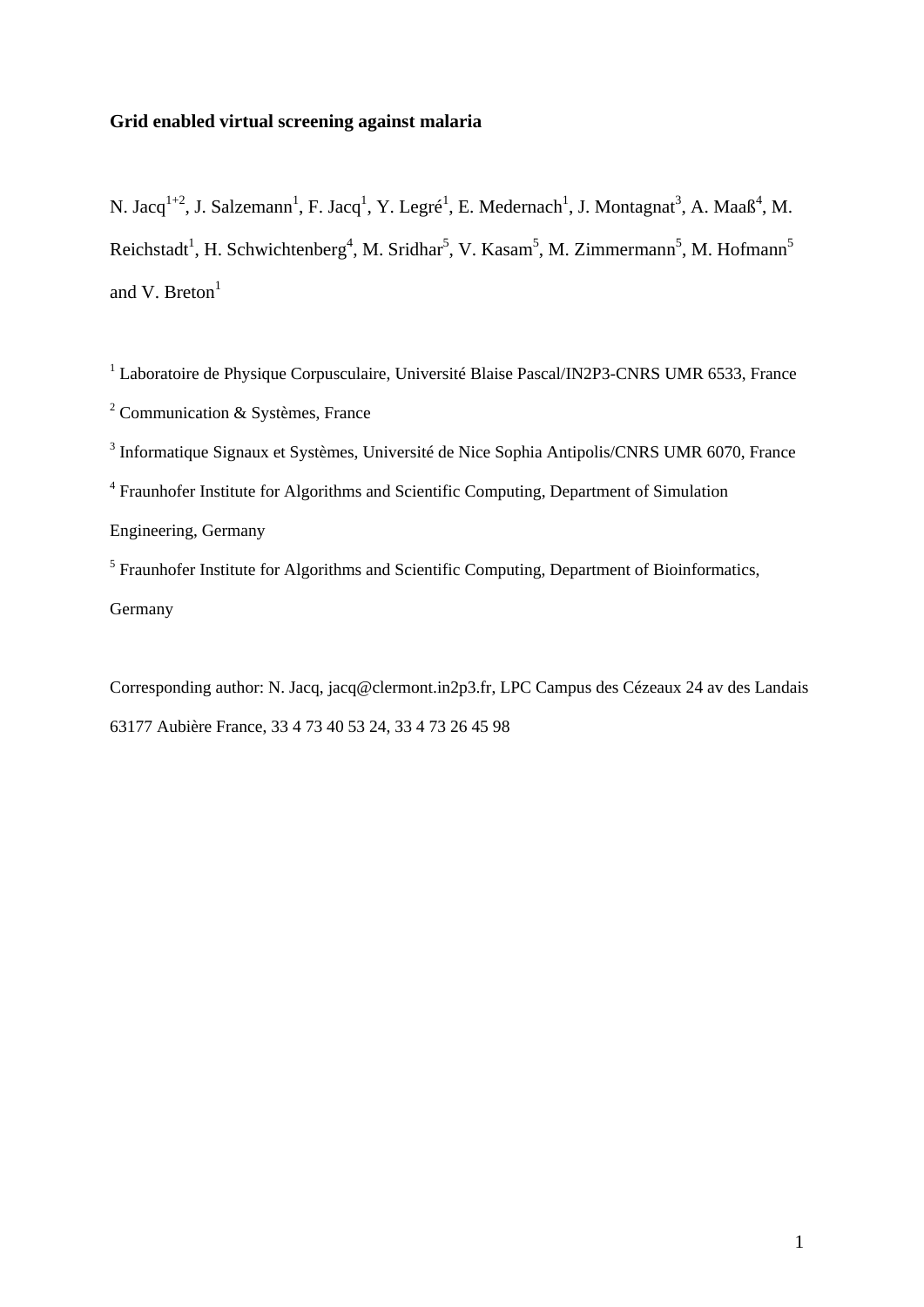## **Abstract**

WISDOM is an international initiative to enable a virtual screening pipeline on a grid infrastructure. Its first attempt was to deploy large scale in silico docking on a public grid infrastructure. Protein-ligand docking is about computing the binding energy of a protein target to a library of potential drugs using a scoring algorithm. Previous deployments were either limited to one cluster, to grids of clusters in the tightly protected environment of a pharmaceutical laboratory or to pervasive grids. The first large scale docking experiment ran on the EGEE grid production service from 11 July 2005 to 19 August 2005 against targets relevant to research on malaria and saw over 41 million compounds docked for the equivalent of 80 years of CPU time. Up to 1,700 computers were simultaneously used in 15 countries around the world. Issues related to the deployment and the monitoring of the *in silico* docking experiment as well as experience with grid operation and services are reported in the paper. The main problem encountered for such a large scale deployment was the grid infrastructure stability. Although the overall success rate was above 80%, a lot of monitoring and supervision was still required at the application level to resubmit the jobs that failed. But the experiment demonstrated how grid infrastructures have a tremendous capacity to mobilize very large CPU resources for well targeted goals during a significant period of time. This success leads to a second computing challenge targeting Avian Flu neuraminidase N1.

## **Keywords**

Data challenge, drug discovery, grid computing, grid infrastructure, *in silico* docking, virtual screening, malaria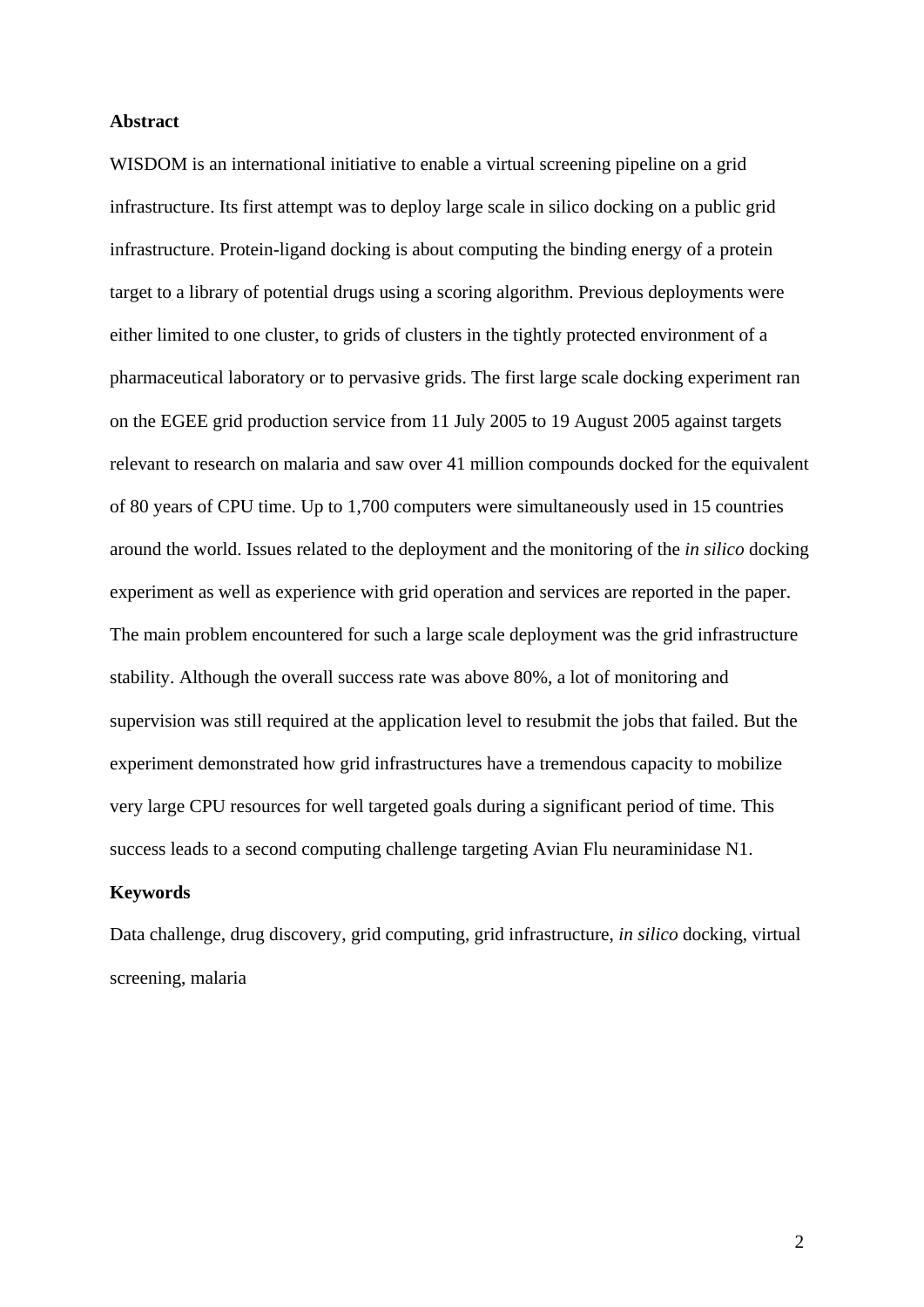## **1. Introduction**

## **1.1. Current challenges in high throughput screening**

Screening is the first step of the drug discovery process once a molecular target has been identified. It is about selecting the compounds, i.e. the molecules, which could impact the target biochemical activity.

Advances in combinatorial chemistry have paved the way for synthesizing millions of different chemical compounds. Thus there are millions of chemical compounds available in the laboratories and recorded in 2D or 3D electronic databases, but it is nearly impossible and very expensive to screen such a high number of compounds in the experimental laboratories using high throughput screening techniques. Besides the heavy costs, the hit rate in high throughput screening is quite low; it is in the range of 1 per 100,000 compounds when screened on targets such as enzymes [1].

An alternative is high throughput virtual screening by molecular docking, a technique which can screen millions of compounds rapidly, reliably and cost effectively. Basically, proteincompound docking is about computing the binding energy of a protein target to a library of potential drugs using a scoring algorithm. The target is typically a protein (the "target") which plays a pivotal role in a pathological process, e.g. the biological cycles of a given pathogen (parasite, virus, bacteria…). Screening millions of chemical compounds *in silico* is a complex process. Screening each compound, depending on its structural complexity, requires from a few minutes to hours of computation time on a standard PC. Consequently, screening all compounds in a single database would require years. However, the problem is embarrassingly parallel and the computation time can be reduced very significantly with by distributing data to process over a grid gathering thousands of computers [2,3].

Recently, virtual screening projects on grids have emerged in the perspective to reduce cost and time. They focus on the development of *in silico* docking pipeline on grids of clusters

3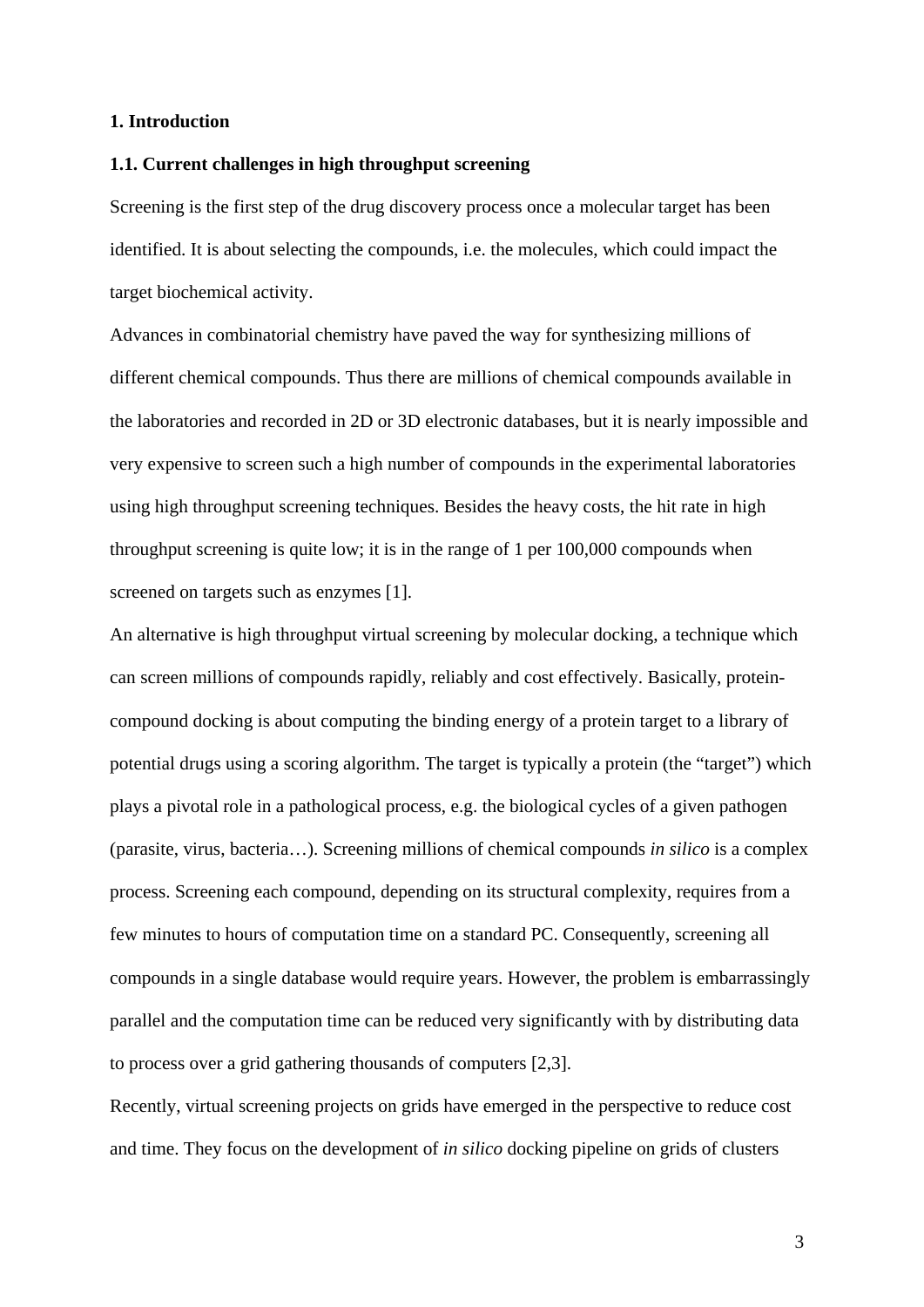[4,2] but also on the optimization of molecular modelling [5]. Some projects focus on virtual screening deployment on a pervasive grid, or desktops grid, to analyse a specific target [6]. Pharmaceutical laboratories are also interested by the grid concept; Novartis is a successful example of the deployment of an internal grid. They deployed the first automated modelling and docking pipeline on grid. Their vision is to manage the knowledge and the informatics of virtual screening on the grid [7].

Compared to these initiatives, WISDOM is the first attempt to deploy large scale in silico docking on a public grid infrastructure. As highlighted above, previous deployments were either limited to one cluster, to grids of clusters in the tightly protected environment of a pharmaceutical laboratory or to pervasive grids. Compared to pervasive grids, grid infrastructures offer many additional services such as data management, security, grid operation and maintenance.

The potential impact of grids to improve the drug development process is discussed in the next section: more details can be found in the HealthGrid white paper [8].

## **1.2. Grid added value for** *in silico* **drug discovery**

The grid workload and data management systems impact the different steps involved in *in silico* drug discovery. First, the shared resources speed up the execution of time-consuming software like docking and molecular dynamics simulations. Second, the grid helps in identifying new biological targets by offering services such as database replication or workflow management tools. The grid also provides environments and needed services for epidemiology [9], clinical trials and drug delivery monitoring.

A grid infrastructure is very well suited for the collaborative work involved with *in silico* drug discovery researches. Beyond the 24 hours a day availability of resources, the infrastructure perennially gives a stable environment for the scientist for storing results and rerunning experiments. The users' confidence also grows with the improvement of the services security

4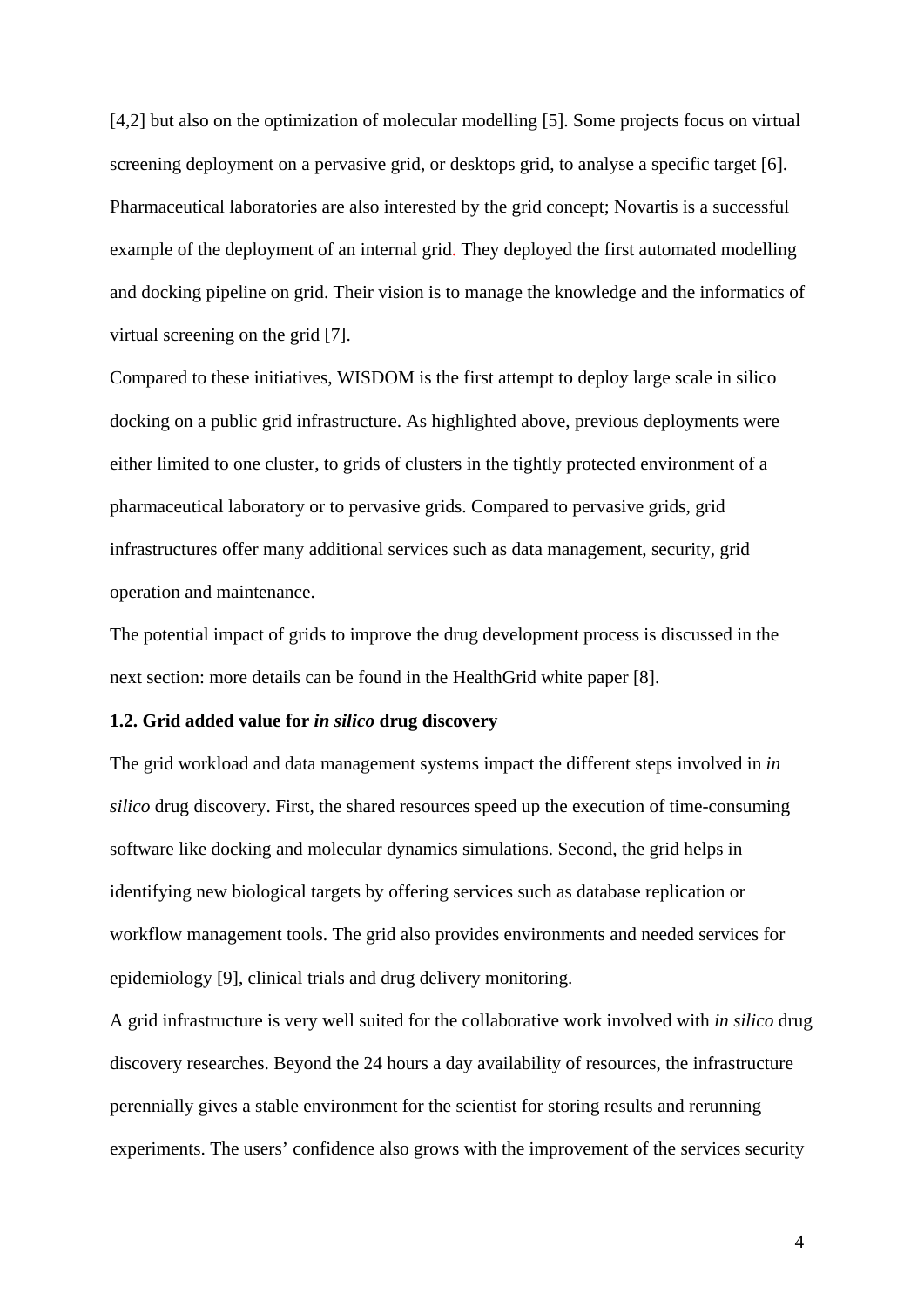and the quality of user support. The data distribution and management is a crucial point to ease the daily work of *in silico* drug discovery. Finally the philosophy of sharing computing and storage resources in academic projects through the grid opens exciting perspectives for such topics as neglected diseases as it fosters international collaboration especially between western and developing countries.

#### **1.3. WISDOM, a first virtual screening initiative on grid infrastructures**

WISDOM is an initiative for a World-wide *In Silico* Docking On Malaria. It is the first step toward a virtual screening pipeline on a grid infrastructure. Three goals motivate the initiative. The grid goal is the deployment of a CPU consuming application generating large data flows to test the grid operation and services. Given the very large amount of data involved in the computation, such a large scale deployment is a stressing experiment for the grid infrastructure called a *data challenge*. The bioinformatics goal is the computation of a large scale virtual docking experiment, involving millions of compounds. The biological goal is to propose new inhibitors for a family of proteins produced by *Plasmodium falciparum*. The paper content is the following: in chapter 2, the three objectives of the data challenge are presented in details. Chapter 3 and 4 propose respectively a brief description of the EGEE infrastructure and of the bioinformatics tools used in WISDOM. Chapter 5 describes in much more details the WISDOM production environment. An analysis of the large scale deployment is proposed in chapter 6 before some conclusions are drawn and perspectives are highlighted in chapter 7.

## **2. WISDOM objectives**

#### **2.1. Grid objective**

A large number of applications is already running on grid infrastructures. Even if many have passed the proof of concept level [10], only few are ready for large-scale production with experimental data. Large Hadron Collider experiments at CERN, like the ATLAS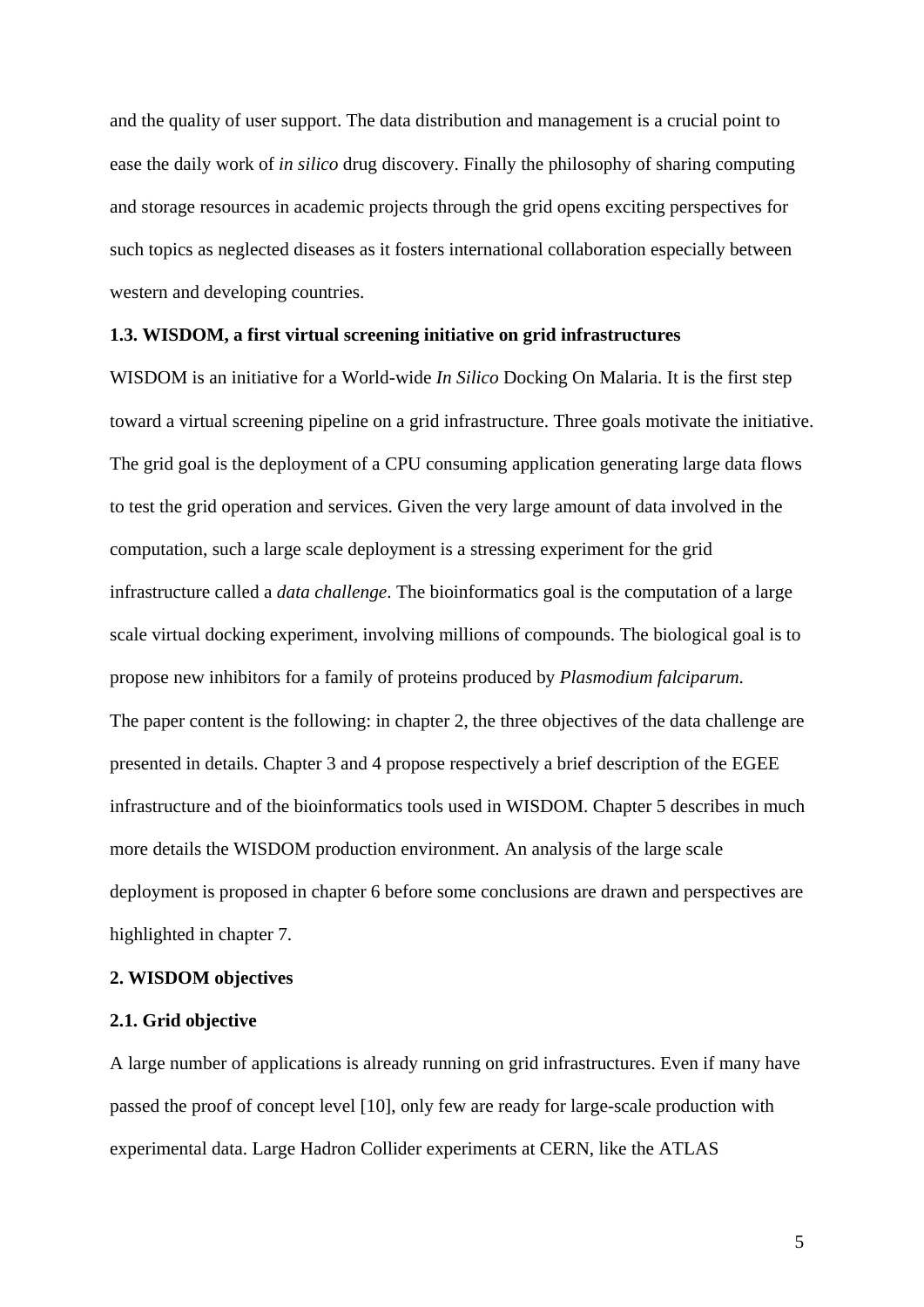collaboration [11], have been the first to test a large data production system on grid infrastructures [12]. In a similar way, WISDOM aimed at deploying a scalable, CPU consuming application generating large data flows to test the grid infrastructure, operation and services in very stressing conditions.

Docking is – along with BLAST [13] homology searches [14] and some folding algorithms [15,16] – one of the most prominent applications that have successfully been demonstrated on grid testbeds [17]. It is typically an embarrassingly parallel application, with repetitive and independent calculations. Large resources are needed in order to test a family of targets, a significant amount of possible drug candidates and different virtual screening tools with different parameter / scoring settings. This is both a computational and data challenge problem to distribute millions of docking comparisons with millions of small compound files. Moreover, docking is the only application for distributed computing that has prompted the uptake of grid technology in the pharmaceutical industry [18]. The WISDOM scientific results are also a mean of making a demonstration of the EGEE grid computing infrastructure for the end users community, of illustrating the usefulness of a scientifically targeted Virtual Organization, and of fostering an uptake of grid technologies in this scientific area.

#### **2.2. Bioinformatics objective**

Docking is a first step for *in silico* virtual screening. The goal is to identify which molecules could dock on the protein active sites in order to inhibit its action and therefore interfere with the molecular processes essential for the pathogen. Libraries of compound 3D structures are made openly available by chemistry companies which can produce them.

Many docking software are available either open-source or licensed. WISDOM was the opportunity to compare the results of two software tools on a complete compound database in order to study the correlation between the scores and to analyse possible discrepancies.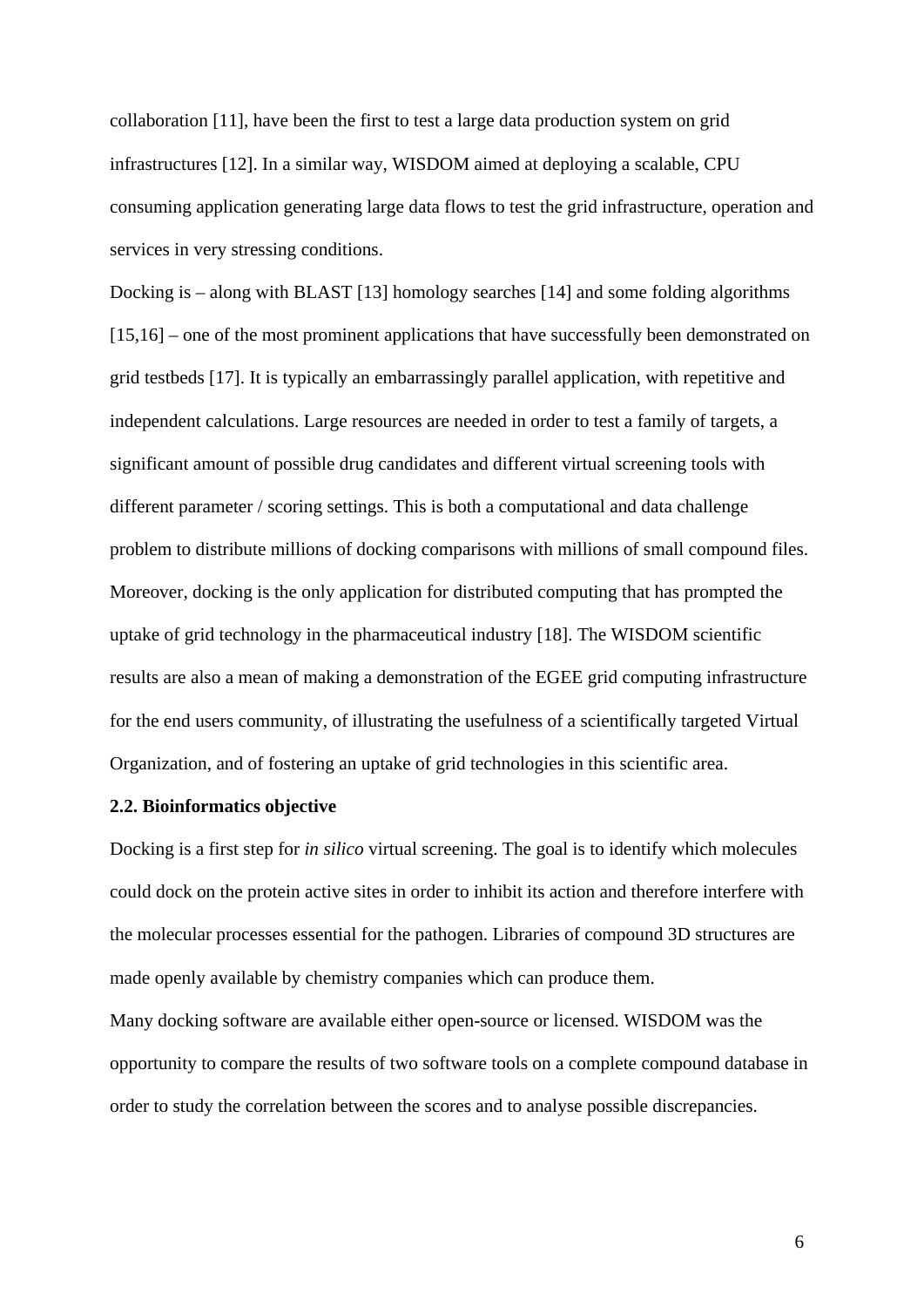#### **2.3. Biological objective**

Malaria is a dreadful disease affecting 300 million people and killing 1.5 million people every year [19]. Malaria is caused by a protozoan parasite, plasmodium. There are several antimalarial drugs presently available. But the constant emergence of resistance and the costs of the present drugs are worsening the disease condition [19]; therefore it is important to keep exploring new strategies to fight malaria. The one investigated within WISDOM aims at the haemoglobin metabolism, which is one of the key metabolic processes for the survival of the parasite.

There are several proteases involved in human haemoglobin degradation inside the food vacuole of the parasite inside the erythrocytes. Plasmepsin, the aspartic protease of Plasmodium, is responsible for the initial cleavage of human haemoglobin and later followed by other proteases [20]. There are ten different plasmepsins coded by ten different genes in *P. falciparum* (Plm I, II, IV, V, VI, VII, VIII, IX, X and HAP) [21]. High levels of sequence homology are observed between different plasmepsins (65-70%). Simultaneously they share only 35% sequence homology with its nearest human aspartic protease, Cathepsin D4 [22]. This and the presence of accurate X crystallographic data make plasmepsin an ideal target for rational drug design against malaria.

#### **3. The EGEE infrastructure**

In this chapter, we briefly present the EGEE infrastructure,

The EGEE [23] (Enabling Grid for E-sciencE) project brings together experts from over 27 countries with the common aim of building on recent advances in Grid technology and developing a production Grid infrastructure which is available to scientists 24 hours-a-day. The project aims to provide researchers in academia and industry with access to major computing resources, independent of their geographic location. The EGEE infrastructure is now an operational production grid with a large number of applications installed, exploiting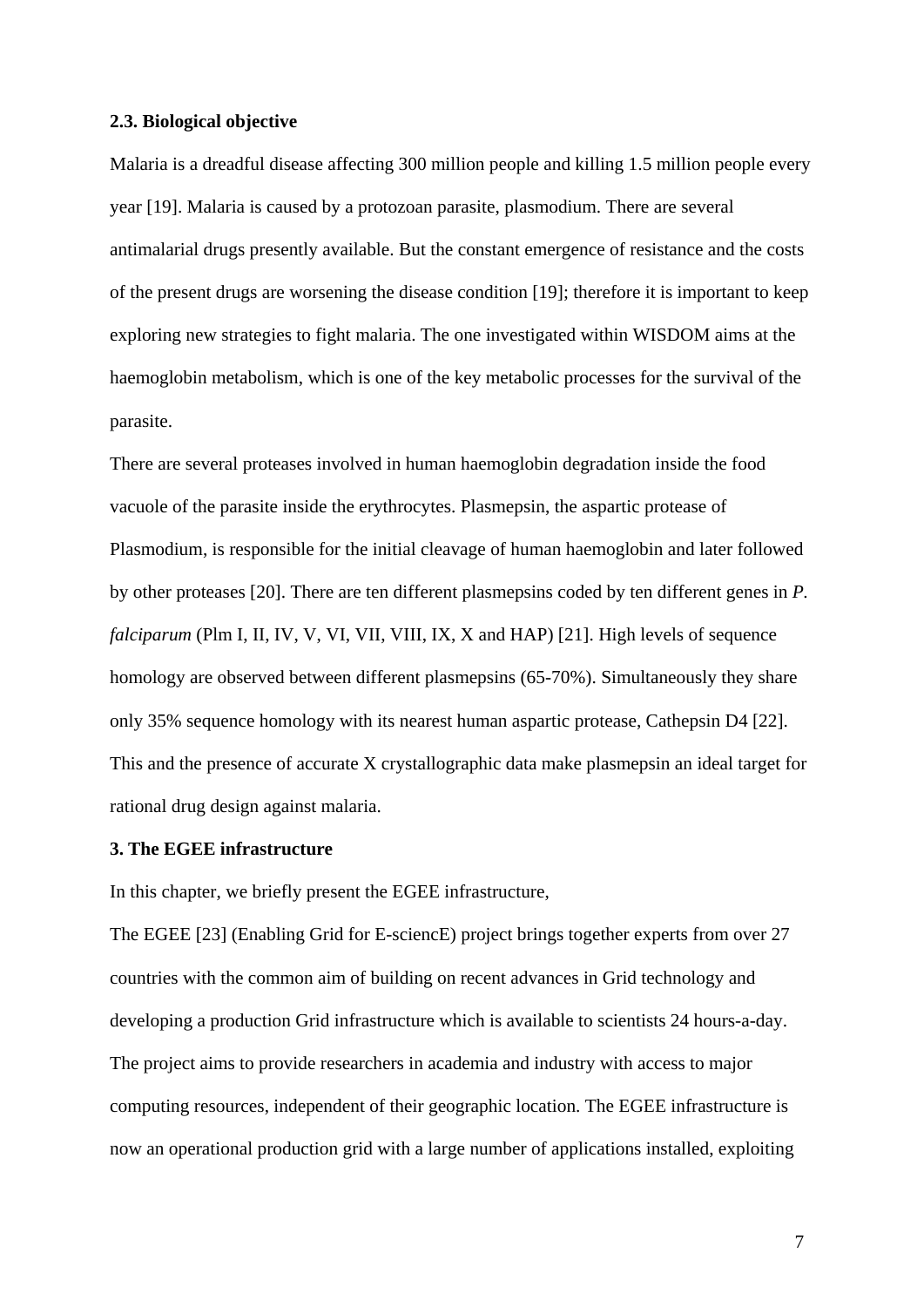the available resources. The infrastructure involves more than 180 sites spread in Europe, America and Asia.

As stressed above, deployment of docking computations is particularly fitted for grids of clusters like EGEE. The WISDOM application was deployed within the framework of the biomedical Virtual Organization. A Virtual Organization is a grid-wide identification and authorization unit representing a community of users sharing some grid resources. Table 1 gives an overview of the countries with grid sites available for this Virtual Organization, which scaled up to about 2,000 CPUs and 21 TB disk space in the summer of 2005.

| <b>Countries</b> | <b>Number of sites</b> | <b>Countries</b>   | <b>Number of sites</b> | <b>Countries</b> | <b>Number of sites</b> |
|------------------|------------------------|--------------------|------------------------|------------------|------------------------|
| Bulgaria         | 3                      | Greece             | 3                      | Romania          |                        |
| Croatia          |                        | Israel             |                        | Russia           | 2                      |
| Cyprus           |                        | Italy              | 13                     | Spain            | 7                      |
| France           | 9                      | <b>Netherlands</b> | 2                      | Taiwan           |                        |
| Germany          | 6                      | Poland             |                        | UK               | 10                     |

Table 1. Countries with grid sites contributing to the EGEE biomedical Virtual Organization during the summer 2005

The LCG-2 [24] middleware deployed on the EGEE infrastructure provides a Workload Management System, a Data Management System, an Information System, an Authorization and Authentication System, an Accounting System, and various monitoring and installation services.

The Workload Management System is responsible for the management and monitoring of jobs submitted from a User Interface. The Job Description Language [25] describes the jobs and their requirements like targeted workstations. A set of services running on the Resource Broker machine matches job requirements expressed in the Job Description Language files to the available resources (as gathered from the Information System), distributes the jobs over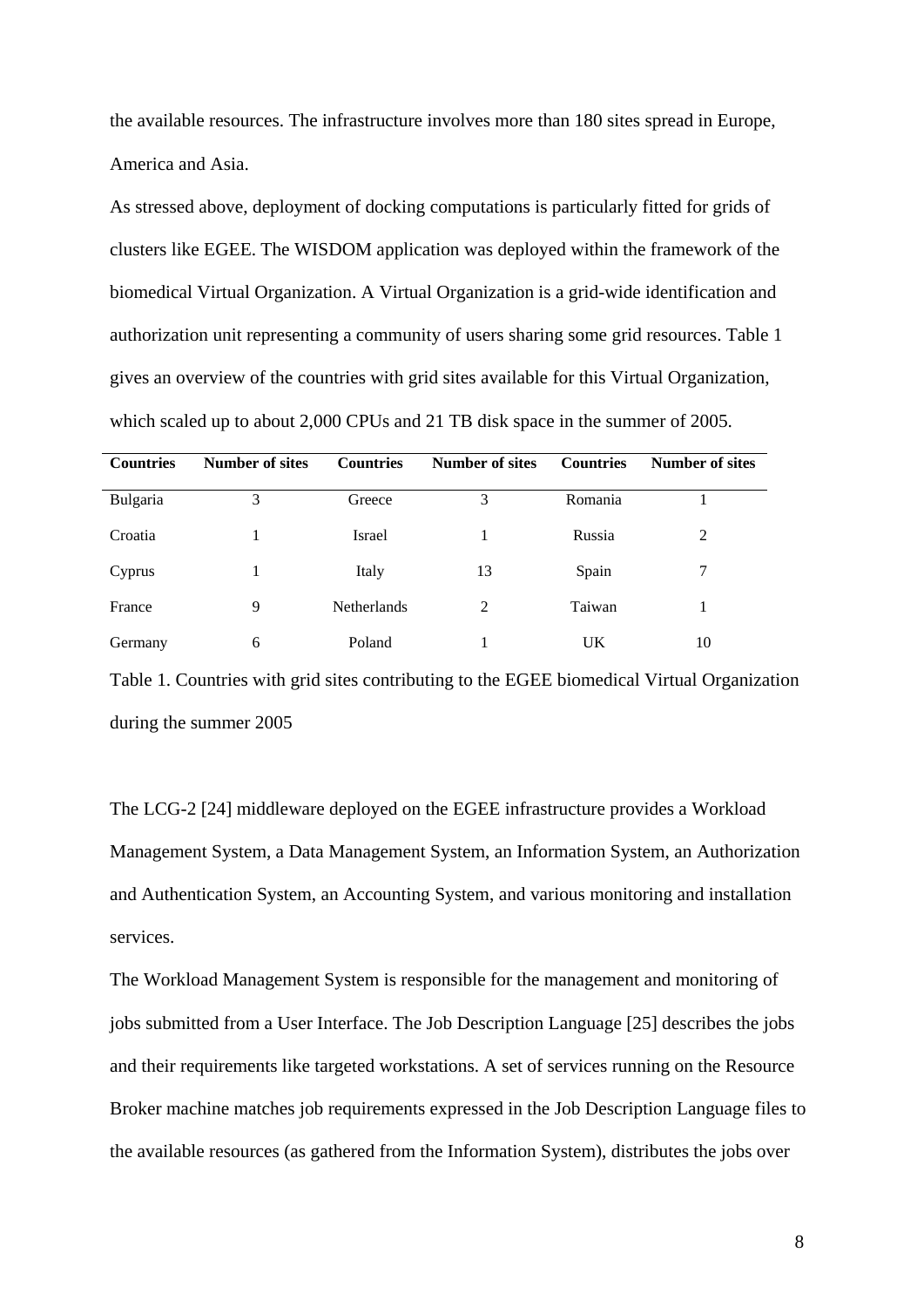the matching Computing Elements, tracks the job status, and allows users to retrieve their job output. Computing Elements are frontals to computing center clusters. They plan jobs execution over the available Worker Nodes through batch schedulers.

## **4. WISDOM Bioinformatics tools**

Required inputs to docking software are the three-dimensional structures of the molecules to be docked. WISDOM deployment required selection of a docking software, biological targets and of a library of compounds. For each potentially active chemical compound in the library, the software computes its probability to dock to the target molecule.

The docking tools used in this project are FlexX [26], a commercial software made graciously available by BioSolveIT for a limited time, and Autodock [27], a software which is opensource for academic laboratories and which uses a different docking method. Altogether 4 different parameter sets were generated for FlexX and 2 for Autodock.

The 3D coordinates of three plasmepsin II structures (1lee, 1lf2, 1lf3) and one plasmepsin IV structure (1ls5) were obtained from the Brookhaven protein database [28]. The protein targets were prepared in a format ready to use for Autodock and FlexX.

Chemical compounds were obtained in sybyl mol2 format from the ZINC database [29]. Docking scores of compounds taken from a subset of the ZINC database, the ChemBridge database (~500000 compounds) were computed on the above scenarios using FlexX and Autodock. Another drug like subset (~500000 compounds) of ZINC database was docked on the above scenarios using only FlexX because the computing resources made available to the data challenge were not sufficient to do it also with Autodock. The ChemBridge database molecules were converted from mol2 format to pdbq format in preparation of the Autodock run.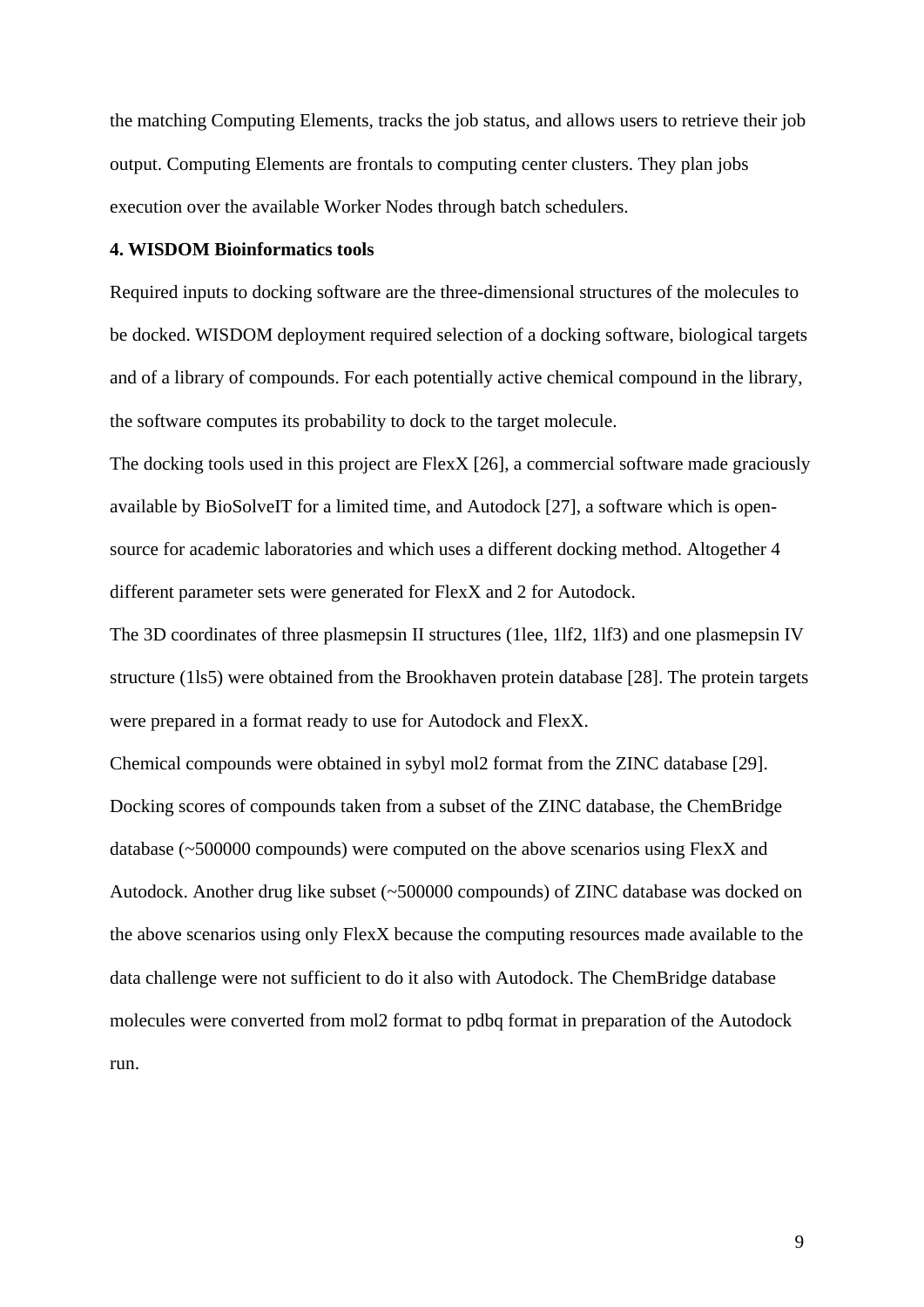#### **5. The WISDOM production environment**

The grid is often perceived in life science as a tool for time-consuming applications, but no life science application had been deployed at a large scale on a grid infrastructure before WISDOM. Preparation of the deployment included the development of an environment for job submission and output data collection. This environment had to be able to handle the submission of about 70,000 15-hour long jobs and the collection of the output data. A major issue was to handle job resubmission whenever a job failed for any reason, as the grid success rate was typically of the order of 80 to 85%. Large scale tests were made on the French regional grid Auvergrid to validate the environment and to identify potential issues and bottlenecks.

Other issues were raised by the data challenge, like the usage of licensed software on the grid or the need for a high throughput job submission scheme. In this chapter, we introduce specific issues related to WISDOM deployment. Then, we present the WISDOM production environment which was designed to achieve production of a large amount of data in a limited time with a minimal human cost using EGEE middleware services. We also present the results and lessons learned from the large scale tests deployed on the French regional grid Auvergrid.

#### **5.1 Specific issues related to WISDOM deployment**

A docking job requires an input file (the target), a database of independent molecules (a compound file), a set of parameters provided in a file or by command line and a docking software. A number of issues need to be addressed to achieve significant acceleration from the grid deployment. Previous experience with LCG middleware indicated potential bottlenecks:

Grid performances are impacted by the amount of data moved around at job submission. As a consequence, the files providing the 3D structure of targets and compounds should preferably be stored on grid storage elements in preparation for the data challenge.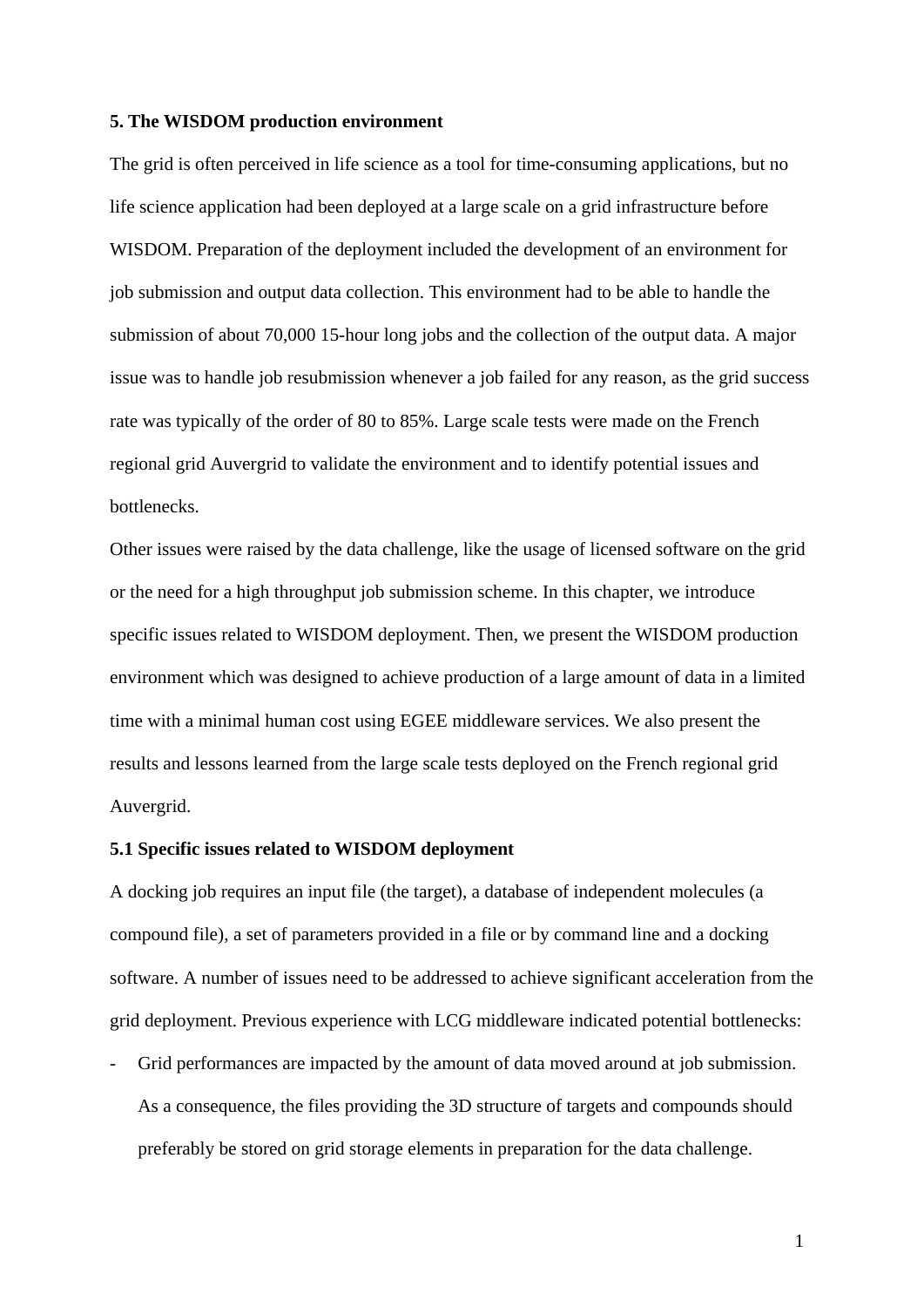- The rate at which jobs are submitted to the grid resource brokers must be carefully monitored in order to avoid their overload. The job submission scheme must take into account this present limitation of the EGEE brokering system.
- Grid submission process introduces significant delays for instance at the level of resource brokering. The jobs submitted to the grid computing nodes must be sufficiently long in order to reduce the impact of this middleware overhead.

Use of licensed software requires designing a strategy to distribute licenses on the grid.

The WISDOM production system was designed to address the issues listed above. It had also to automatically recover on errors to avoid extremely tedious manual intervention. Indeed, the job success rate has kept increasing on the EGEE infrastructure since April 2004 but the achieved efficiency of the order of 85% required handling about 15% of failed jobs. In the next sections, preparation of the large scale deployment is described as well as the production environment which was developed to maximize job throughput on the grid after analyzing the tests on the Auvergrid regional grid. The strategy adopted for the deployment of licensed software is also discussed.

#### **5.2 WISDOM preparation**

The preparation took place in several steps.

In order to limit the amount of data transferred at job submission, docking software tools were stored on each Computing Element. The files providing the structures of the target and the compounds were stored on the storage elements. The number of compounds docked per job was estimated so that the job duration was approximately 15 hours. FlexX being much faster than Autodock, different compound files were used as input to the 2 docking software tools. As a result, about 600 MB of data were stored on each grid storage element of the biomedical Virtual Organization.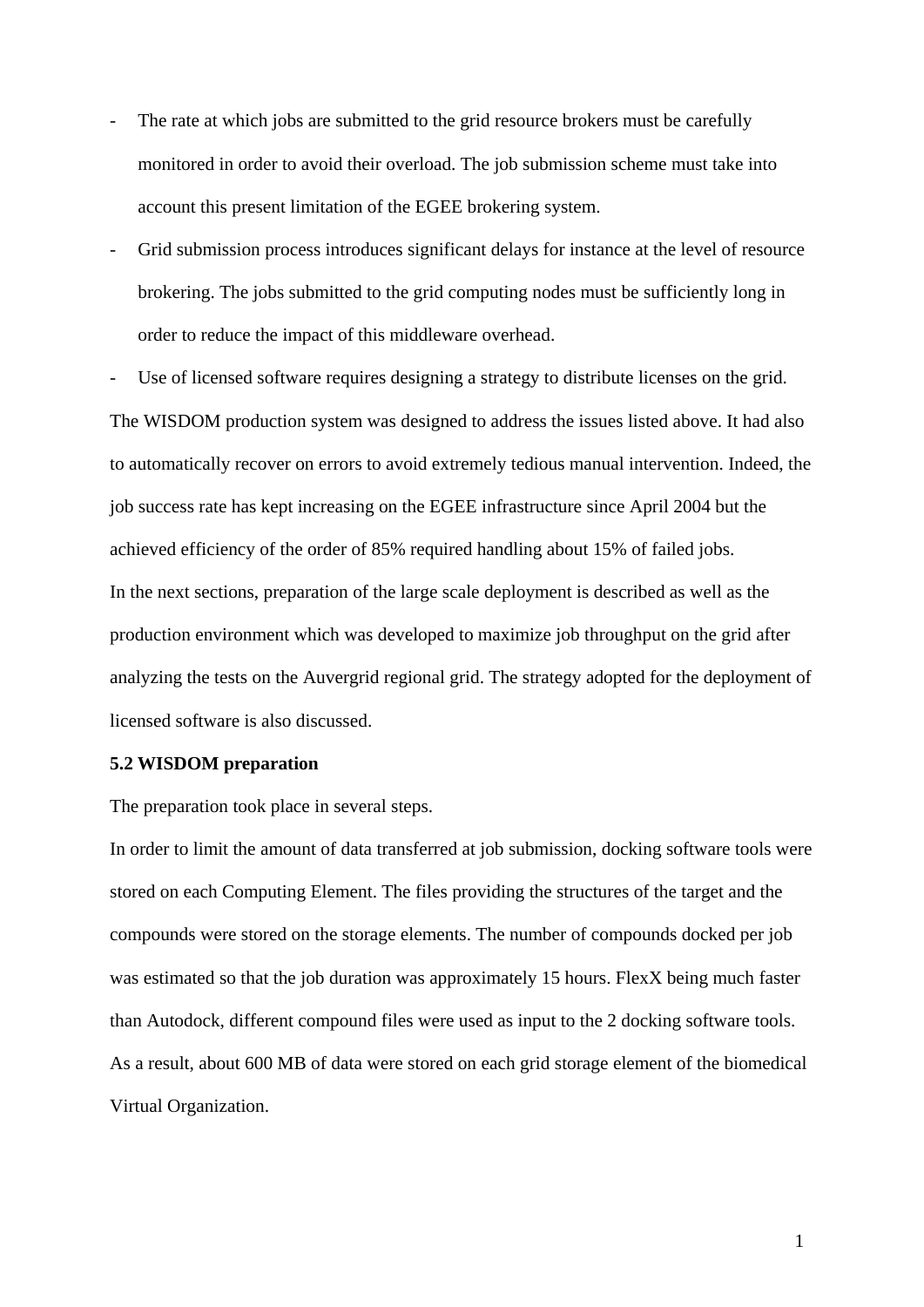To achieve this preparation step, two packages were developed. They are responsible for installing the application components on the resources and for testing these components, together with the resources and grid services. Indeed, a stress usage of the grid in a limited time requires resources to be available immediately and reliably. This requires checking the status of the biomedical Virtual Organization services and of each of the grid node committing resources to the Virtual Organization. A very important inefficiency factor comes indeed from sites which are wrongly configured and where jobs systematically fail. Before WISDOM was launched at its full scale on the EGEE infrastructure in the summer of 2005, deployment went through a ramping process in order to study the performances of the production system and to identify potential bottlenecks. During Christmas break in December 2004, up to 150,000 compounds were docked on the Auvergrid ([http://www.auvergrid.fr](http://www.auvergrid.fr/)) infrastructure, a regional grid which gathers the main laboratories of the region Auvergne using EGEE middleware to share technologies, skills and resources. Several instances of variable size were submitted. Table 2 presents some of the parameters which were monitored for 2 of the instances submitted, one of 50 jobs (2,000 dockings) and one of 500 jobs (100,000 dockings):

- The total CPU time corresponds to the cumulated amount of CPU used for a given instance.
- The duration represents the total elapsed time between the submission of the first job and the end of the last job.
- The crunching factor represents the gain of time obtained thank to the grid deployment. It is simply obtained by dividing the total CPU time by the execution duration.
- The grid performance is a measurement of the grid efficiency. It takes into account grid inefficiencies due to job submission failure, aborted jobs, and loss of resources due to competing jobs by other users, etc. It is computed by analyzing all error messages from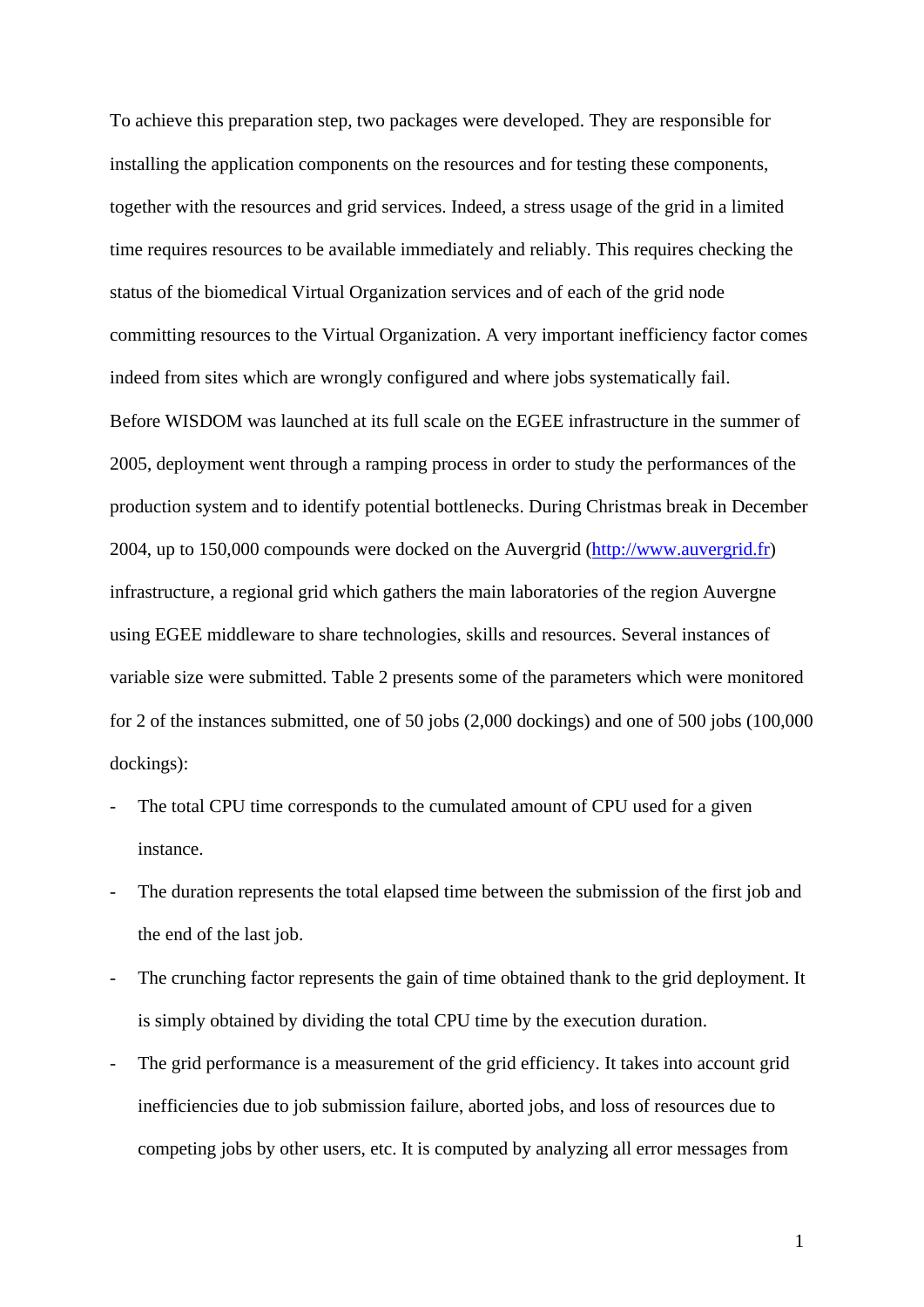the grid information system and job log file. For instance, the second test case was launched in a period with an important number of competing jobs, which explains the relatively low grid performance.

- The CPU time for 1 job indicates the average computing time for each job on one of the grid PCs.
- The grid overhead time for 1 job indicates the extra time due to the deployment on the grid. It includes all the extra delays coming from the different grid services (scheduling, queuing...).
- The data transfer time corresponds to the time needed to transfer the input data to the working nodes at job submission time.

| <b>Metrics</b>               | 2000 docking in 50 jobs | 100,000 docking in 500 jobs |
|------------------------------|-------------------------|-----------------------------|
| Total CPU time               | $2.5$ days              | $188$ days $(6.3$ months)   |
| Duration                     | 2.5 hours               | 40 hours                    |
| Crunching factor             | 24                      | 113                         |
| Grid performance             | 50%                     | 30%                         |
| CPU time for 1 job           | 1.2 hours               | 9 hours                     |
| Grid overhead time for 1 job | 7.2 minutes             | 30 minutes                  |
| Data transfer time for 1 job | $<$ 1 minute            | 2.5 minutes                 |

Table 2: relevant parameters of 2 test cases deployed on the Auvergrid infrastructure during WISDOM preparation.

From table 2, we concluded that submission of longer jobs was definitely more efficient as it reduced the relative grid overhead. Delays due to data transfer were found to be negligible, but this was expected as the different sites used for this test on Auvergrid benefit high bandwidth network connections.

During these tests we also noticed that upgrading grid nodes to new versions of middleware was often generating instability and loss of efficiency. We also understood the necessity to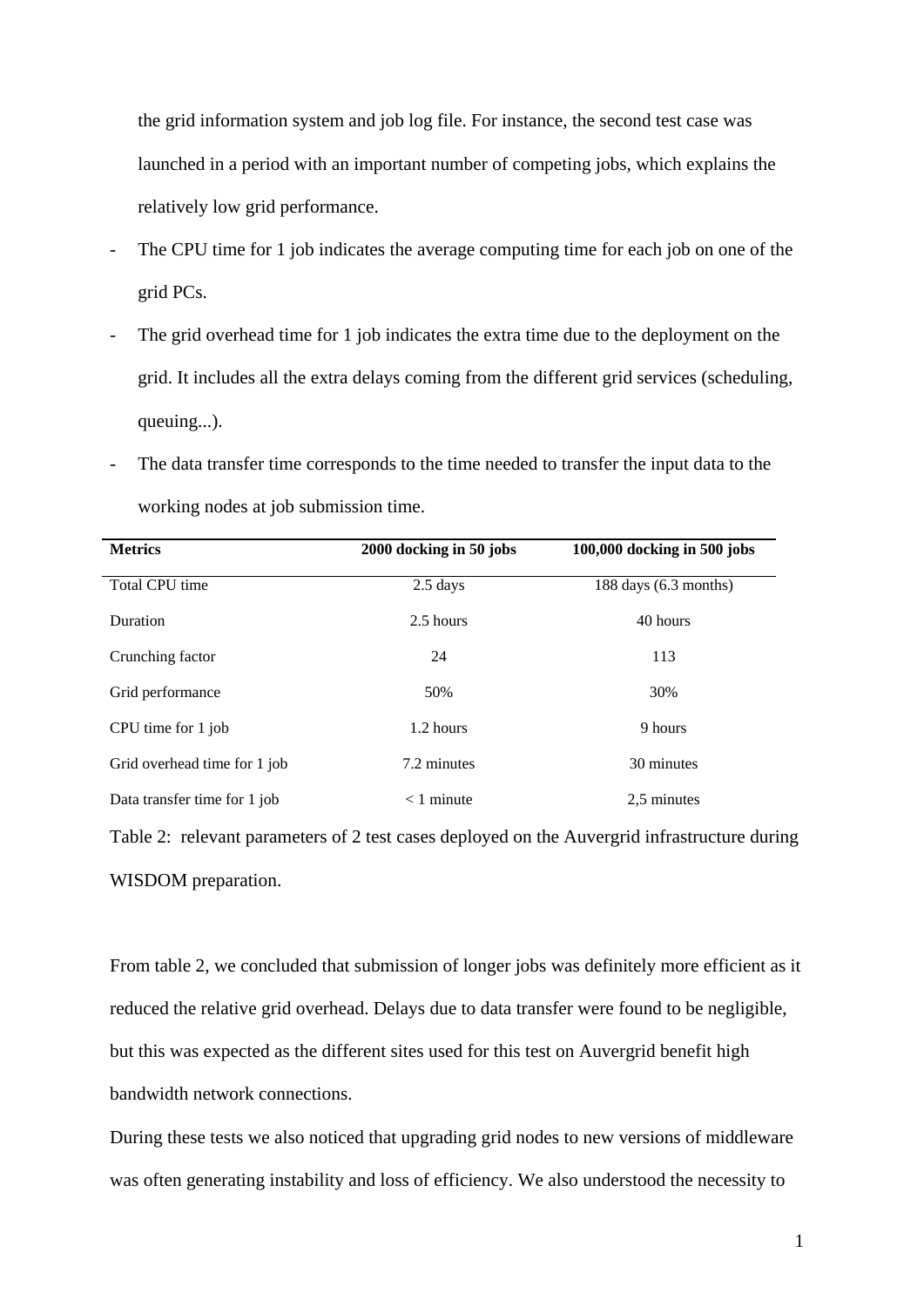adapt our deployment process to the grid limitations, for instance the limited number of files on each Storage Element or Worker Node or the fact that each Resource Broker uses a different Berkeley Database Information Index for listing available resources. Due to the low BDI update frequency in a large scale system, a resource can still be registered in the information system even if it is in fact out of the grid.

## **5.3 WISDOM execution**

Based on the experience acquired during the testing phase on Auvergrid, the WISDOM production system (see figure 1) was developed in Perl, except the multithreaded job submission tool in java. The entry point is a simple command line tool. Its users during the data challenge were members of the Biomedical Task Force which gathers a team of engineers with recognized expertise in application development and deployment. This software environment was developed to allow the submission and monitoring of job sets which were called *instances*. The different jobs of a given instance have the same target input and docking software. They only differ by the molecules of the compound library which are docked. Tasks needed to submit an instance were automatically executed by the WISDOM execution system. The user, authenticated by a proxy certificates, had to start his or her instance execution following a precise submission schedule to avoid to much concurrency between the computation participants leading to a grid overload. Once the computation has started, the WISDOM environment takes care of monitoring jobs and registering results. The user only has to check regularly if the process ran correctly, up to the end of all the jobs belonging to the instance. The overall process progression could be monitored through an output file for follow-up messages and an error file in case of problem.

1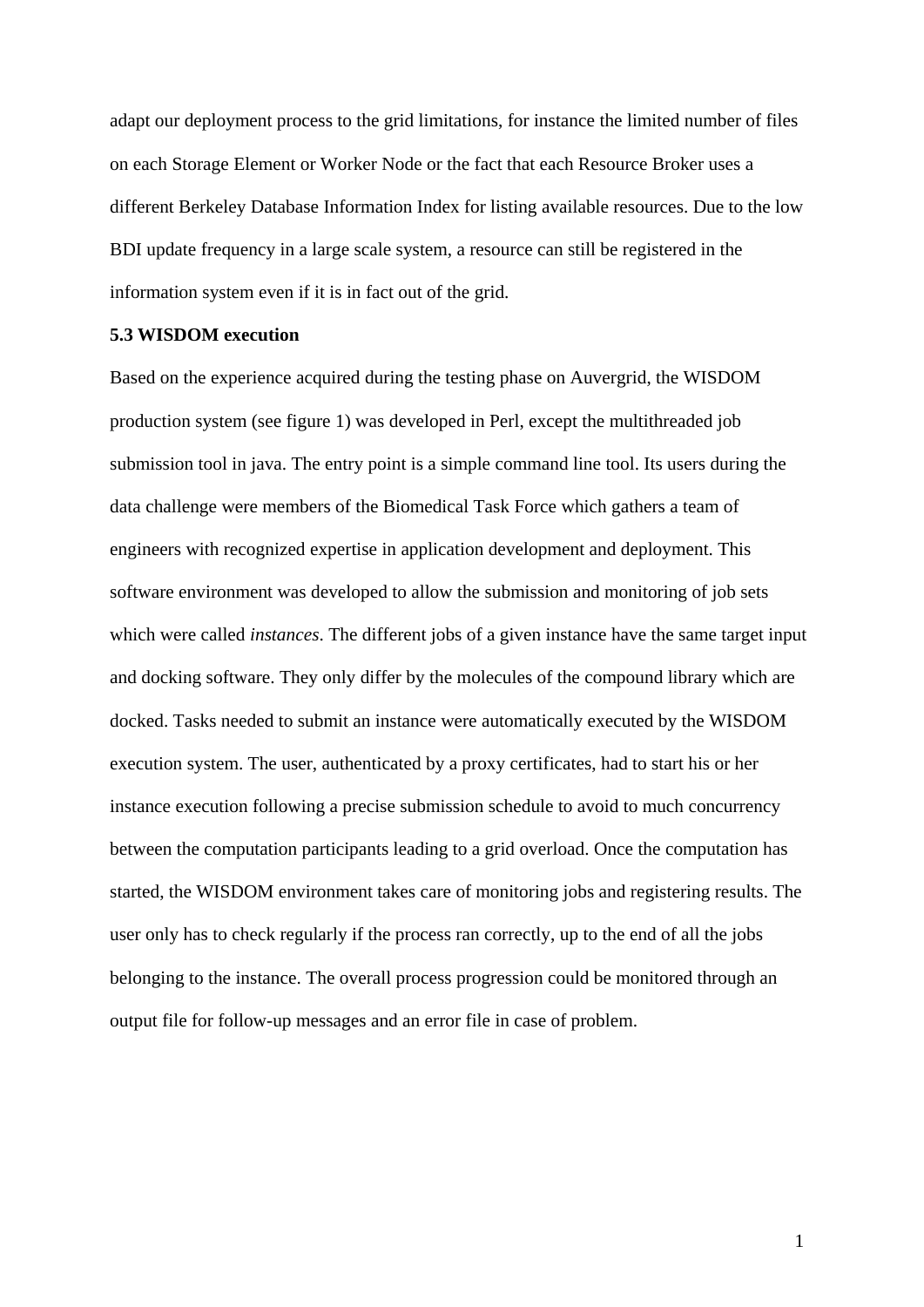

Figure 1: Design of the WISDOM production system.

For each instance, a configuration file contained the instance information (software, target, database, parameter settings) and the grid parameters (number of jobs for the instance, Resource Brokers, Computing Elements, Storage Elements). A shell script and a Job Description Language file were created for each job and used by the submission tool. On the Worker Node, after the environment was configured, the shell script downloaded the database file from a Storage Element chosen by the Information System using the LCG API. Then binaries were called with the target and parameter settings transferred with the job. The compressed result was stored on a Storage Element and registered in the grid file catalogue. A backup copy was also generated on another Storage Element. For sake of simplification, the most relevant metadata relative to the output (software, parameter settings, compounds database, etc.) were stored in the name of the output itself. Output, errors and accounting messages were transferred on the User Interface.

A multithreaded job submission was developed specifically for a bulk and efficient submission on the Resource Brokers to address the limitation of LCG API which submits jobs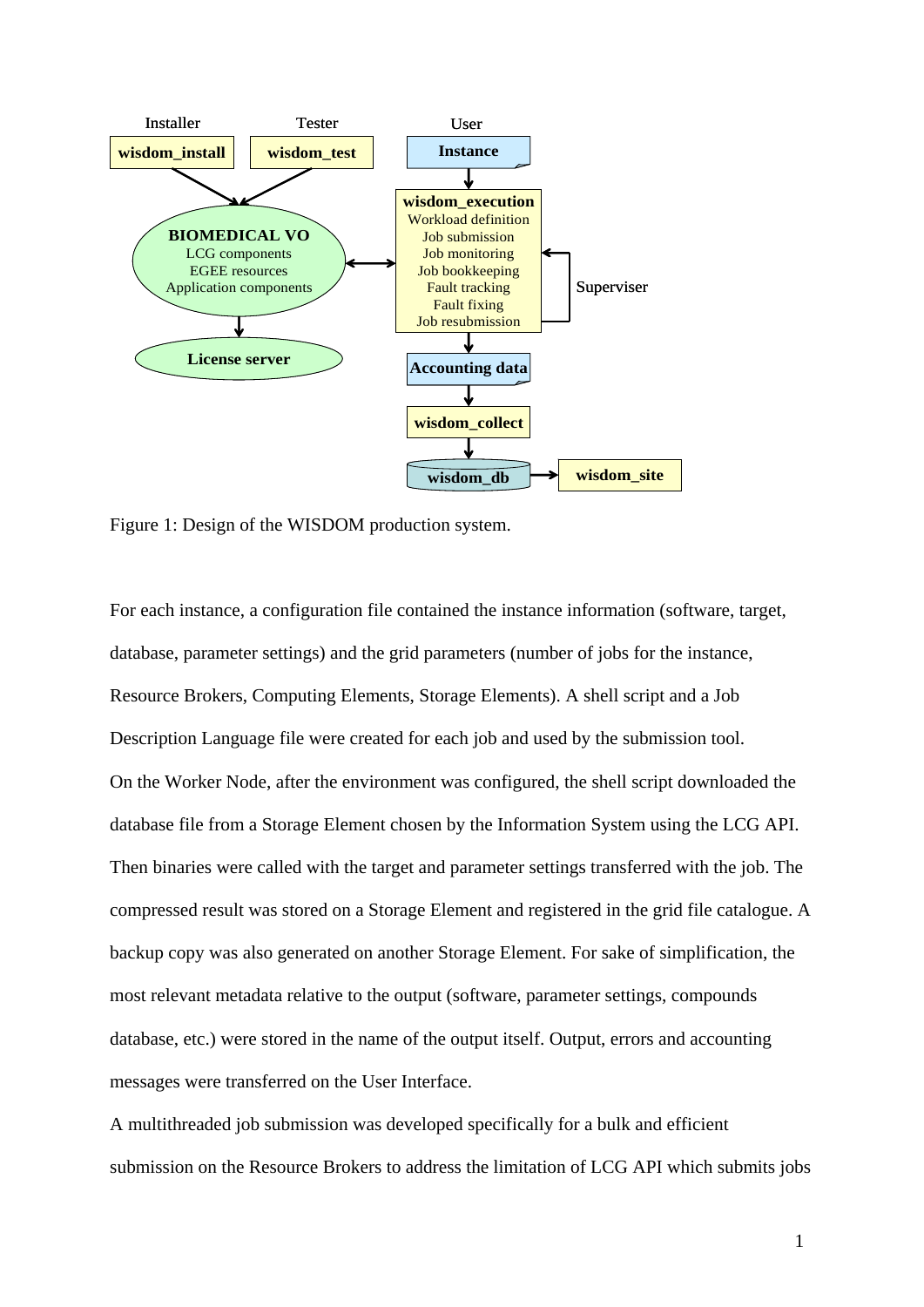one by one on one Resource Broker (with a minimal latency time of 7 seconds). The aim of the tool was to reduce time needed for sequential submission of the jobs on Resource Brokers by parallelising jobs submission on several Resource Brokers.

Once the jobs were submitted, the supervisor needed a real-time overview of the production. For a large number of jobs, the WISDOM environment includes an automatic monitoring tool which was developed to check the status of the jobs with the bulk monitoring LCG API and to react if needed.

Discovering and fixing failures was crucial for the process, and for the evaluation of grid performances. For each job that failed, the system was able to track the fault in the Workload Management System status message or in the job output content. After any correcting operation, like deletion of a faulty Computing Element in the attributes of the Job Description Language file, the job was resubmitted. Preventive actions were also taken during the process. Then GridFTP was used to transfer data on the grid automatically from the Worker Node when the LCG Data Management Service failed. The output files were also carefully stored on several Storage Elements for security concerns.

#### **5.4. Licenses management**

During the data challenge, commercial docking software (FlexX) with floating licenses was used on the EGEE infrastructure. 3000 floating licenses were made available by BioSolveIT during 3 weeks to be distributed on the grid.

Each job using FlexX software was contacting the Flexlm server at the beginning of the job and asked for a license, namely an ASCII file with specific keys generated for this server. Then the job was able to run without connection to the license server. Accessing floating licenses on the grid behind firewalls required known IP and the opening of two specific ports for institutes hosting Worker Nodes. During the data challenge first 3 weeks, FlexX licenses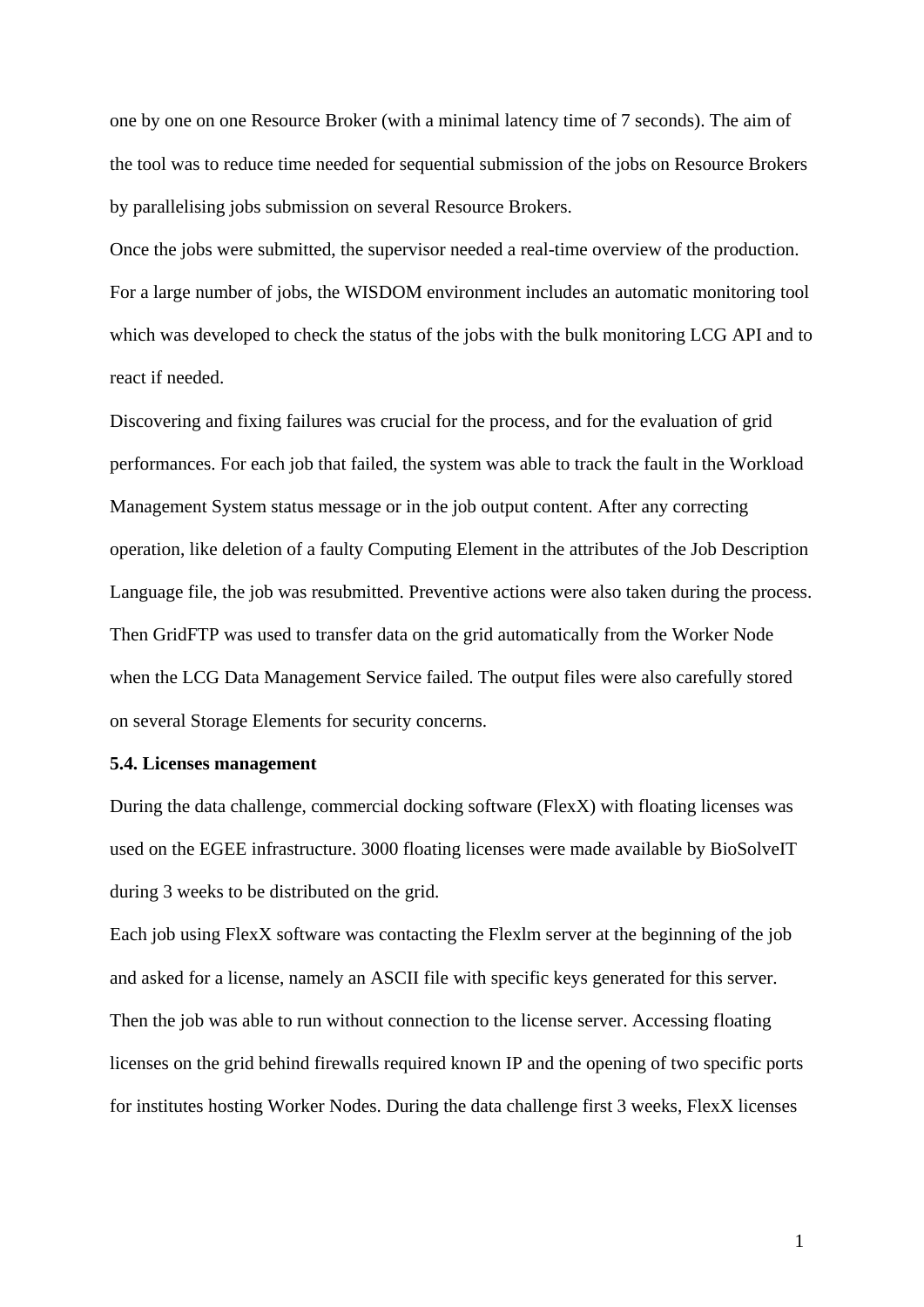were available through the license server. Afterwards, the Autodock phase started in August for about 2.5 weeks.

## **6. WISDOM deployment**

The deployment took place in July and August 2005. During this period, 10 users have been launching jobs from 5 User Interfaces, monitoring the process with the help of the WISDOM environment and interacting with the user support of the EGEE project and the nodes administrators. 72,751 jobs were launched for a total of 80 CPU years, producing 1 TB of data (500 GB, doubled for the back-up).

In this section, we are going to further document the deployment. We will first describe achievements in terms of scale, and then we will discuss the grid performances measured during the deployment. Finally, the performances of the different grid services are also discussed.

## **6.1. Achieved deployment**

For a sake of simplicity, the WISDOM deployment has been split into 6 phases:

- Phase  $n^{\circ}$  corresponds to the high throughput submission of FlexX jobs against the ChemBridge database of compounds. Many problems due to the grid (sites, Resource Broker...) and to WISDOM production system (load balancing, process management...) were discovered during this early period.
- Phase n°2 corresponds to the resubmission of failed jobs after phase 1
- Phase n°3 corresponds to a second high throughput submission of FlexX jobs with the second drug like compound base. This phase ended August, the  $1<sup>st</sup>$ , when the number of available FlexX licenses was reduced to 100.
- Phase n°4 corresponds to the resubmission of failed jobs after phase 3
- Phase n°5 corresponds to a first high throughput submission of Autodock jobs with ChemBridge database of compounds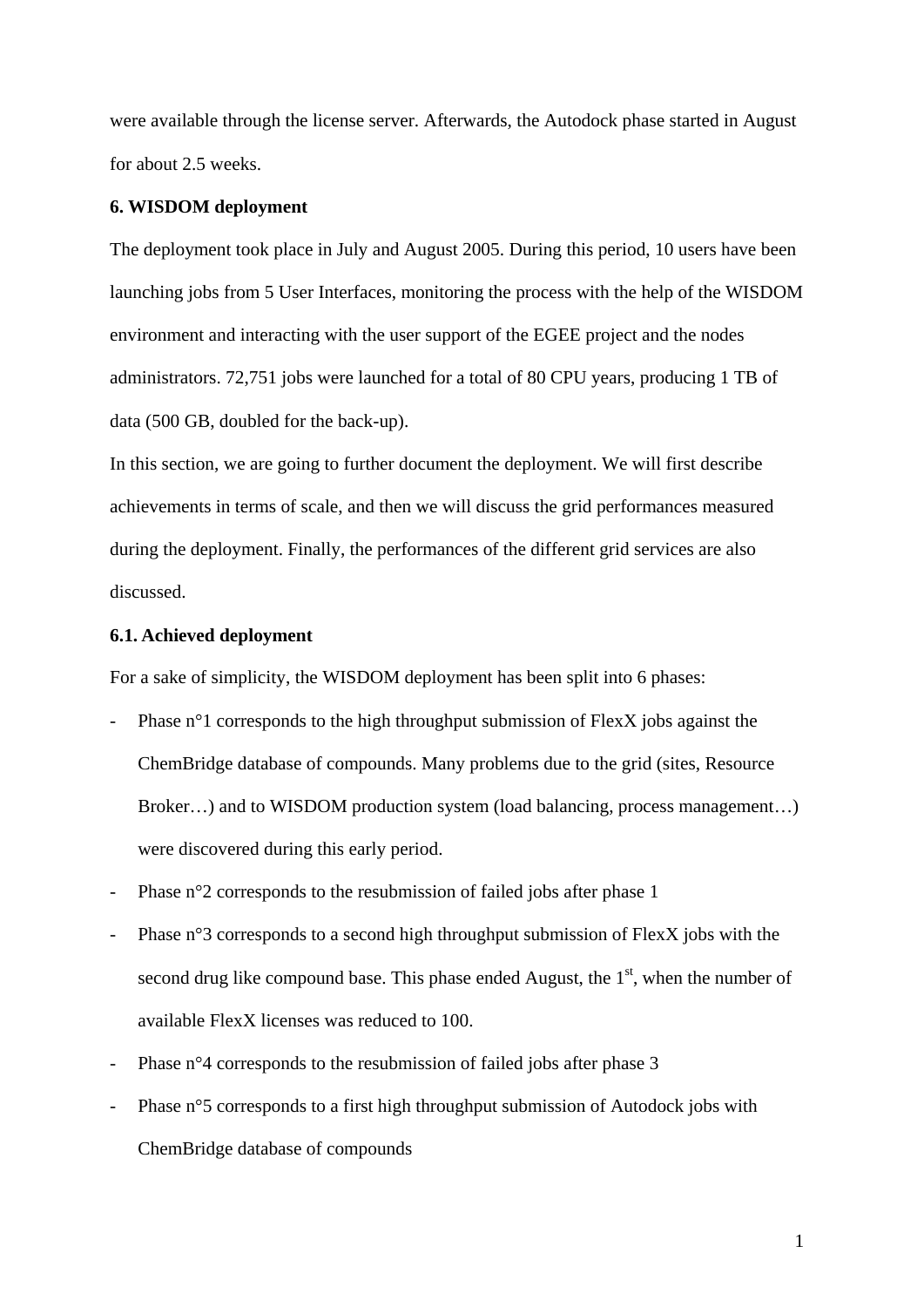Phase n°6 corresponds to the resubmission of failed jobs after phase 5.

Figure 2 shows the number of docked compounds over time during the months of July and August 2005. Figure 3 shows the number of running and waiting jobs vs. time. Figure 4 shows the amount of transferred output vs. time.

The different phases show very different patterns:

- Phases 2, 4 and 6 are resubmission phases where the number of jobs submitted and the amount of data produced are significantly lower than in the high throughput docking phases 1, 3 and 5
- Phase 1 corresponds to a ramp-up phase where many bugs were identified and addressed
- Data output as well as docking throughput were highest in phase 3 of production with FlexX. Indeed, Autodock software is about 3 times slower than FlexX software.



Figure 2: Number of docked compounds vs time.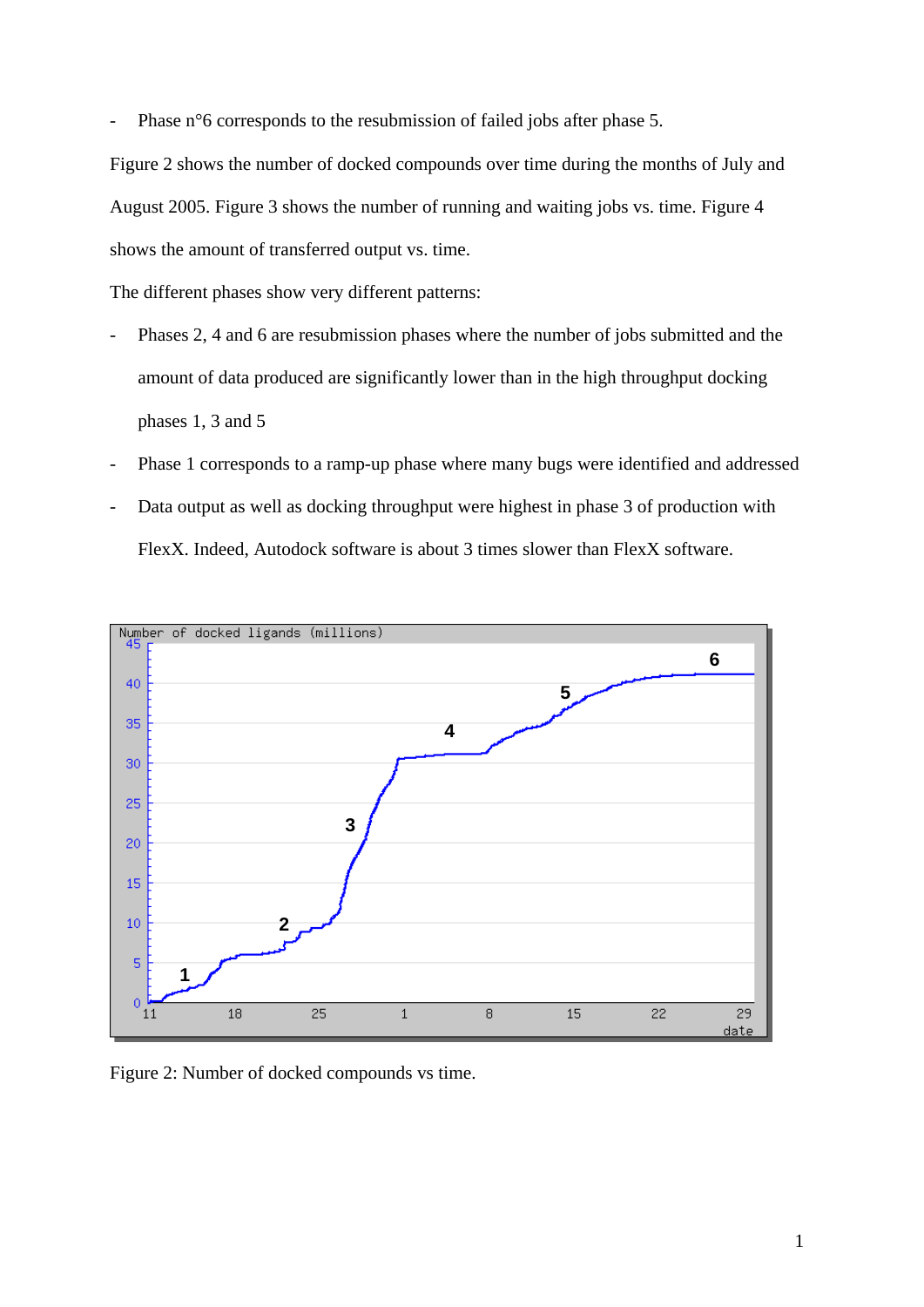

Figure 3: Number of running and waiting jobs vs. time.



Figure 4: Amount of transferred output vs. time.

Shift between the curves of waiting and running time on figure 3 illustrates the latency introduced by the grid. This latency is further documented in the "grid node performances"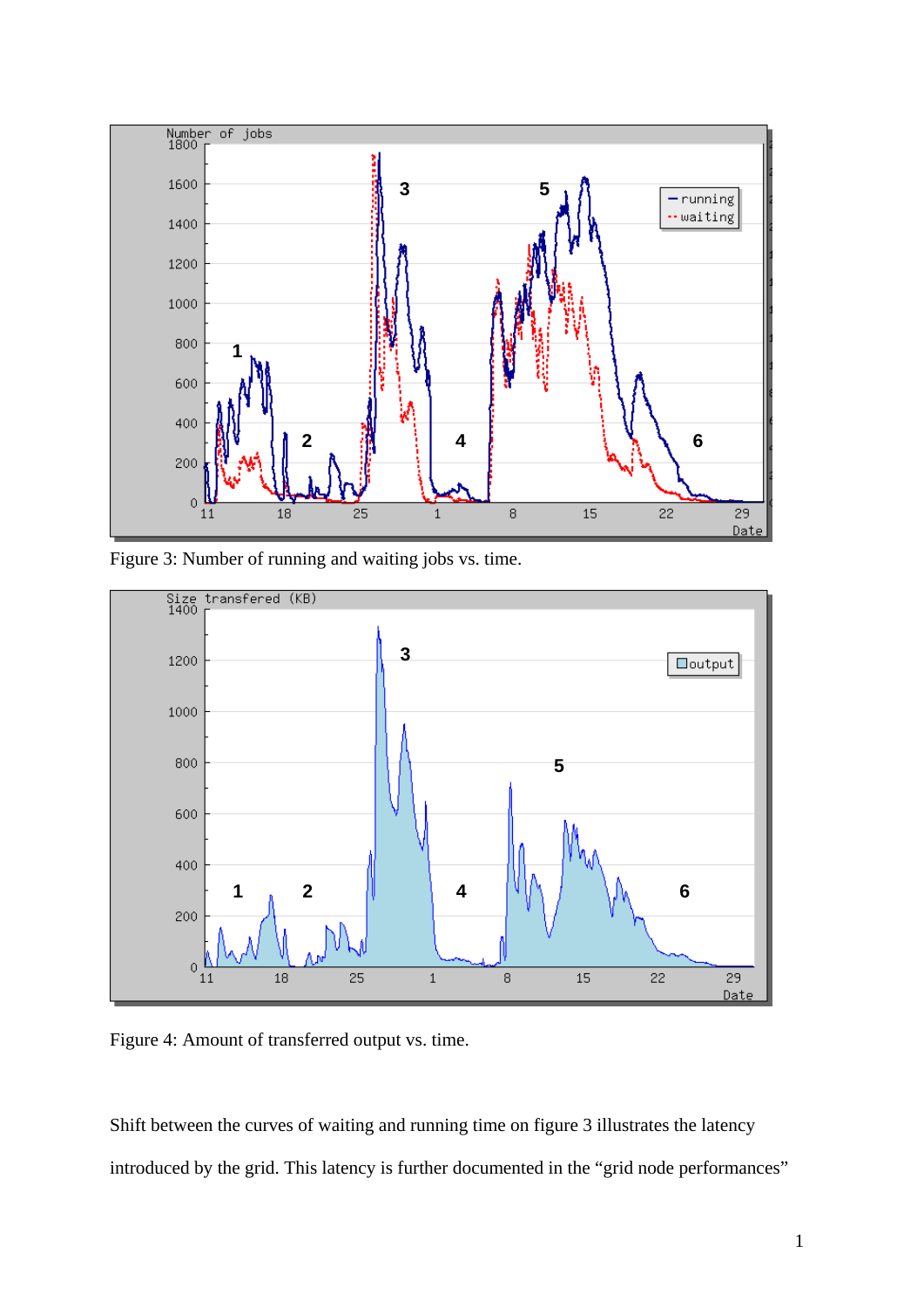section but it is worth noticing already that such latency, of the order of a few hours, is acceptable only if the submitted jobs are themselves hour-long jobs.

In the following, the phases 1 to 4 will also be called the FlexX phase while the last 2 phases will also be called the Autodock phase.

| <b>Metrics</b>                                         | <b>Total</b> | <b>FlexX</b> phase | <b>Autodock phase</b> |
|--------------------------------------------------------|--------------|--------------------|-----------------------|
| Cumulated number of docked compounds (in millions)     | 41,27        | 31,41              | 9,87                  |
| <b>Effective duration</b>                              | 37 days      | 22 days            | 15 days               |
| Number of docked compounds / hour                      | 46475        | 59488              | 27417                 |
| Crunching factor                                       | 662          | 411                | 1031                  |
| Number of jobs submitted                               | 72751        | 41520              | 31231                 |
| Number of grid Computing Elements used                 | 58           | 56                 | 57                    |
| Number of Resource Brokers used                        | 12           | 12                 | 11                    |
| Maximum number of jobs running in parallel on the grid | 1643         | 1008               | 1643                  |
| Volume of output data                                  | 946 GB       | 506 GB             | 440 GB                |
| Total CPU time                                         | 80 years     | 29,5 years         | 50,5 years            |
| Effective CPU time used by success jobs                | $67,2$ years | 24,8 years         | 42,4 years            |
| Overhead time                                          | $77,1$ years | 25,9 years         | 51,2 years            |

Table 3: Performance metrics of the WISDOM deployment.

Table 3 presents several parameters relevant to evaluate WISDOM deployment scale for the Autodock and FlexX phases. The following points are worth mentioning:

- The number of docked compounds is a critical parameter for computational chemists. In only 37 days of effective computing, 41.27 millions number compounds were docked. As stated above, FlexX is significantly faster than Autodock and the FlexX phase allowed computing three times more compounds than the Autodock one.
- The number of docked compounds per hour is not a factor 3 larger for the FlexX phase compared to the Autodock phase because the number of FlexX licenses was limited to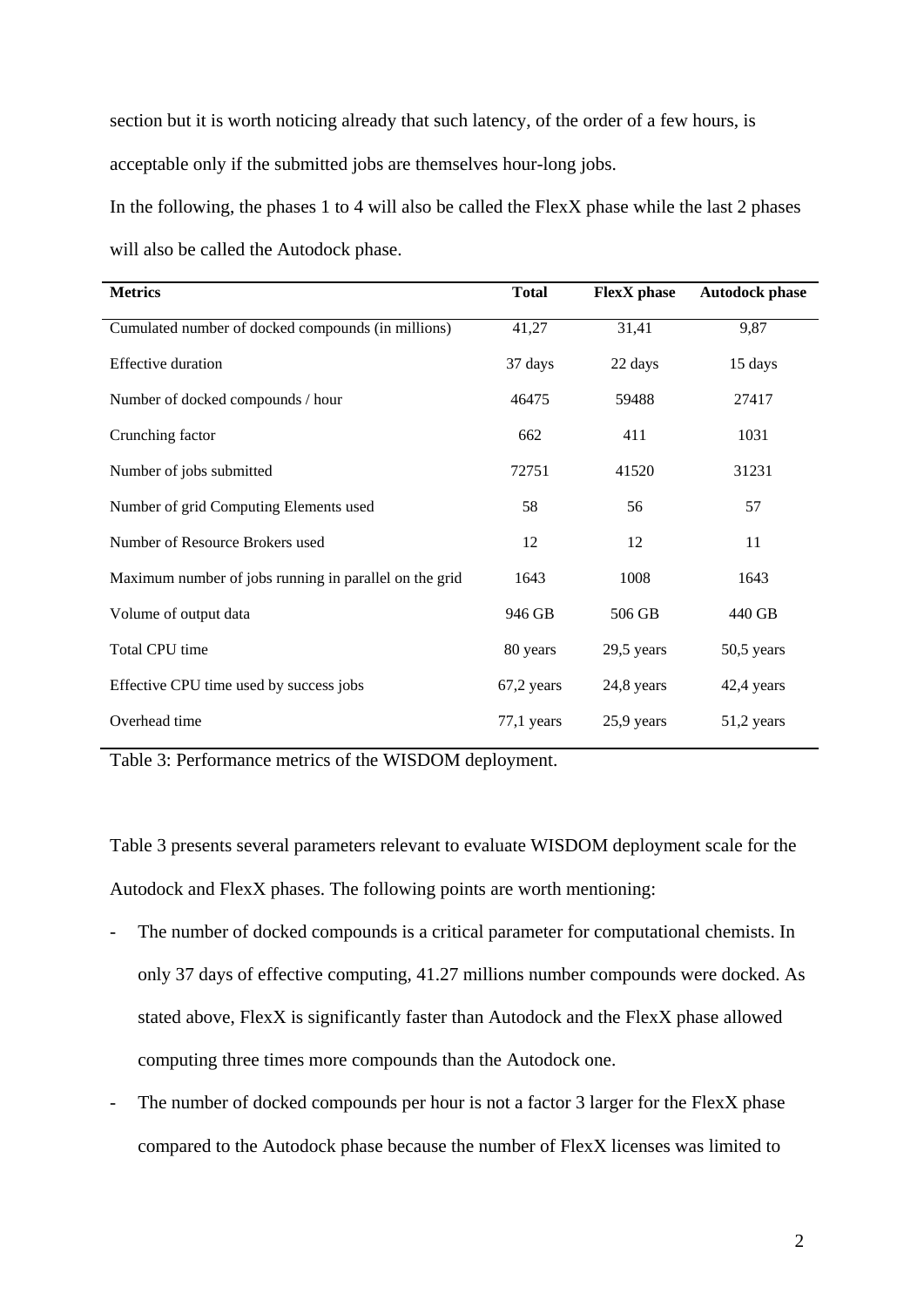1,000 while the number of CPU used during the Autodock phase reached more than 1,500 nodes.

The average crunching factor is 662, and reached 1031 during the Autodock phase.

We are going to detail in the next section the inefficiencies that generated the overhead time.

### **6.2. Grid node performances**

Figure 5 illustrates the different delays introduced by the grid deployment for 4 sites of the biomedical Virtual Organization used for WISDOM. Jobs undergo different states when submitted to a grid Computing Element:

- "Submitted" corresponds to jobs submitted by the user through the User Interface and not yet handled by the Resource Broker. It corresponds also to jobs failed and automatically resubmitted by the Resource Broker.
- "Waiting" corresponds to jobs accepted by the Resource Broker but which are not yet allocated to a Computing Element
- "Ready" corresponds to jobs for which the matching resources are found and which are submitted to a Computing Element
- "Scheduled" corresponds to jobs accepted by a Computing Element and which are queuing for execution
- "Running" corresponds to jobs executed on a Worker Node.

A grid node performance depends of several parameters like scheduling policies, Worker Node configuration and system failures. Figure 5 shows the average time spent by the jobs submitted to the 4 sites in the different states.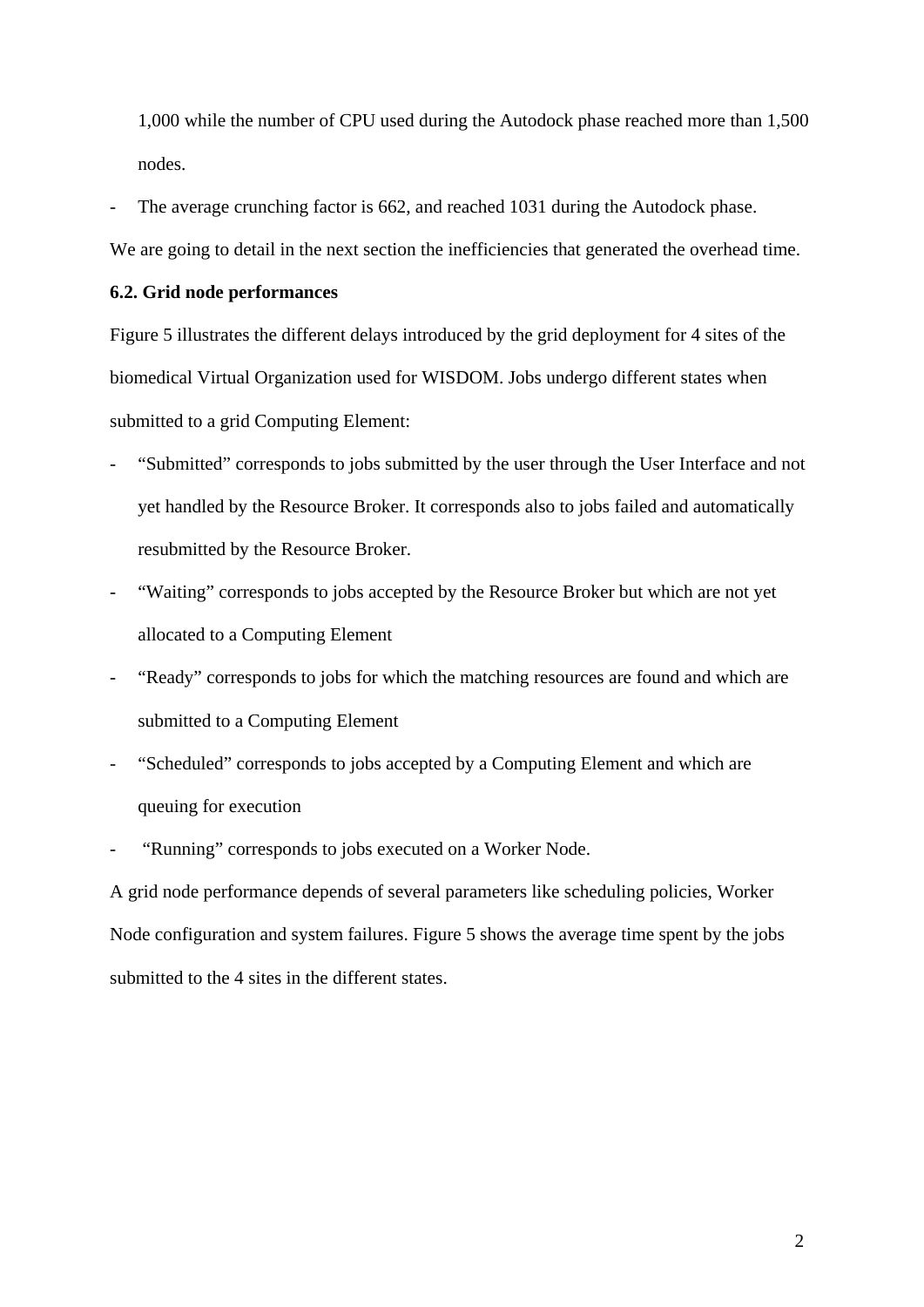

Figure 5: Average time for the different status of a job on a computing element.

Delays introduced by the grid have different explanations for the 4 sites presented on these figures:

- Scotgrid.ac.uk is a node with about 200 Worker Nodes that did not experience break down during the data challenge. The very short time spend as "scheduled" shows that this node was not busy with concurrent jobs during the data challenge. The time spent at submission, corresponding to the time needed to access the Resource Broker, is more important.
- Sinica.edu.tw is a node similar in size to scotgrid.ac.uk except its location in Asia. Additional time spent as "submitted" can be attributed to the communication time between European Resource Brokers and Taiwan.
- The third grid node located in Marseille hosts 30 Worker Nodes. It is interesting to notice that the time spent in the "submitted" state is comparable to what is observed in Taiwan. This is due to the fact that the node limited the number of scheduled jobs to 30. This limitation was ignored by the Resource Broker and therefore, the extra jobs submitted to this site were discarded immediatly. This example shows how a node can have a special configuration not taken into account by the middleware.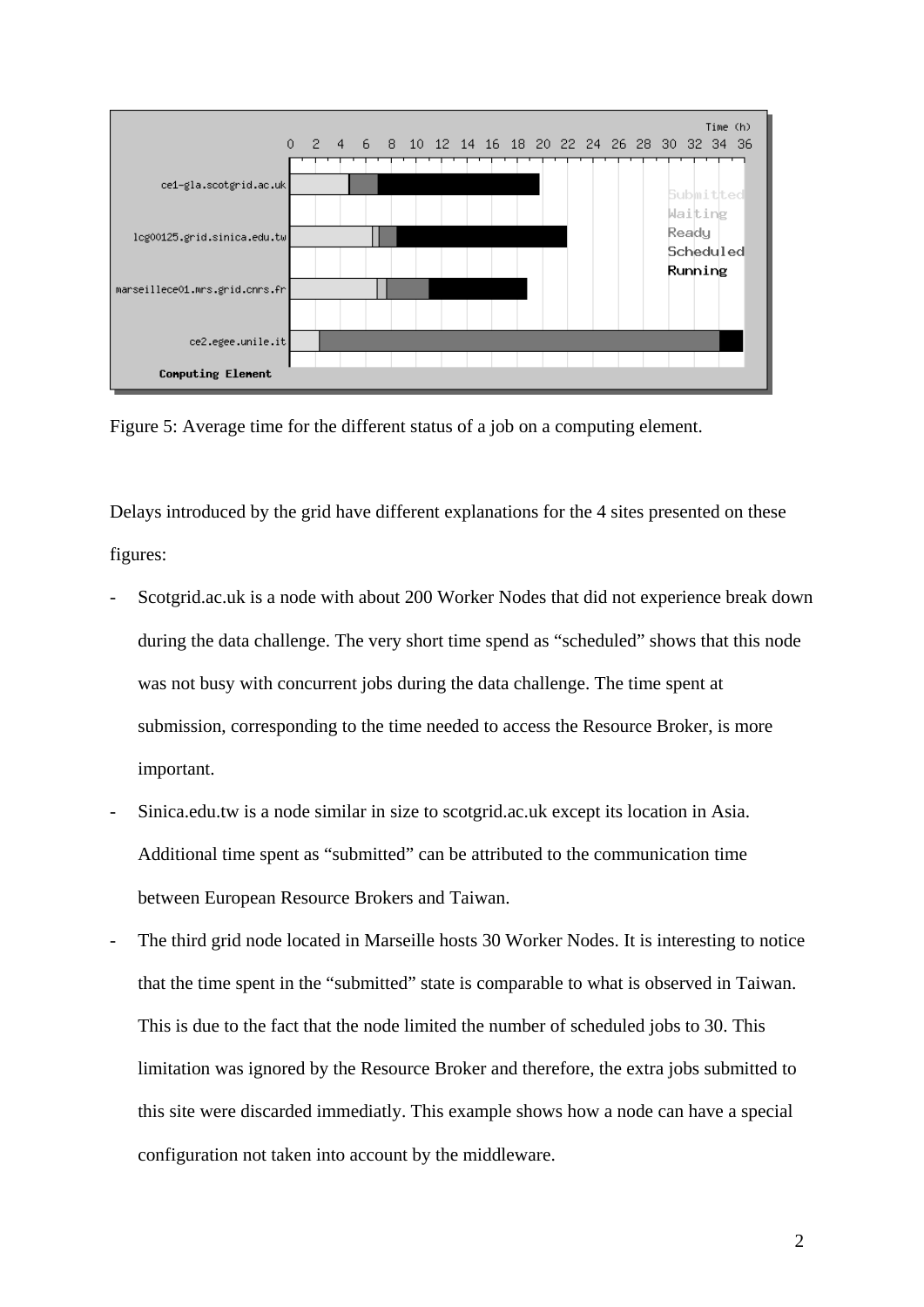The last node shown on the figure is unile.it with only few Worker Nodes. Such a small node should not receive a large number of jobs. But a failure of the grid Information System directed almost 100 jobs to the node which increased very significantly the scheduled time.

#### **6.3. Analysis of job success rate**

The success rate definition used in this paper is the same as the ratio used for measuring EGEE Quality of Service. The formula stands as follows:

Successful jobs / (submitted jobs – cancelled jobs)

where successful jobs are jobs which have been executed successfully, submitted jobs are the jobs launched by the user from the User Interface, cancelled jobs are jobs cancelled by the user.

The proposed definition of the success rate is not completely relevant from a user point of view as a successful job as seen from the grid can be unsuccessful from a user perspective if it did not produce the expected output data.

Finally, some of the jobs have to be cancelled for reasons external to the grid, for instance failures of the WISDOM execution environment or break downs of the FlexX license server. Table 4 shows the success rates during the data challenge and more specifically in its two specific phases.

| <b>Metrics</b>                                 | <b>Total</b> | <b>FlexX</b> phase | <b>Autodock phase</b> |
|------------------------------------------------|--------------|--------------------|-----------------------|
| <b>EGEE</b> success rate                       | 77 %         | 80.4 %             | 71.9 %                |
| Success rate after checking output data        | 46.2 %       | 33.8%              | 64.4 %                |
| Success rate after checking output data and    | 63 %         | 61.6 %             | 65 %                  |
| subtracting WISDOM and server license failures |              |                    |                       |

Table 4: Efficiency metrics of the WISDOM deployment.

An analysis of the origin of failures is summarized on table 5 with their corresponding rates.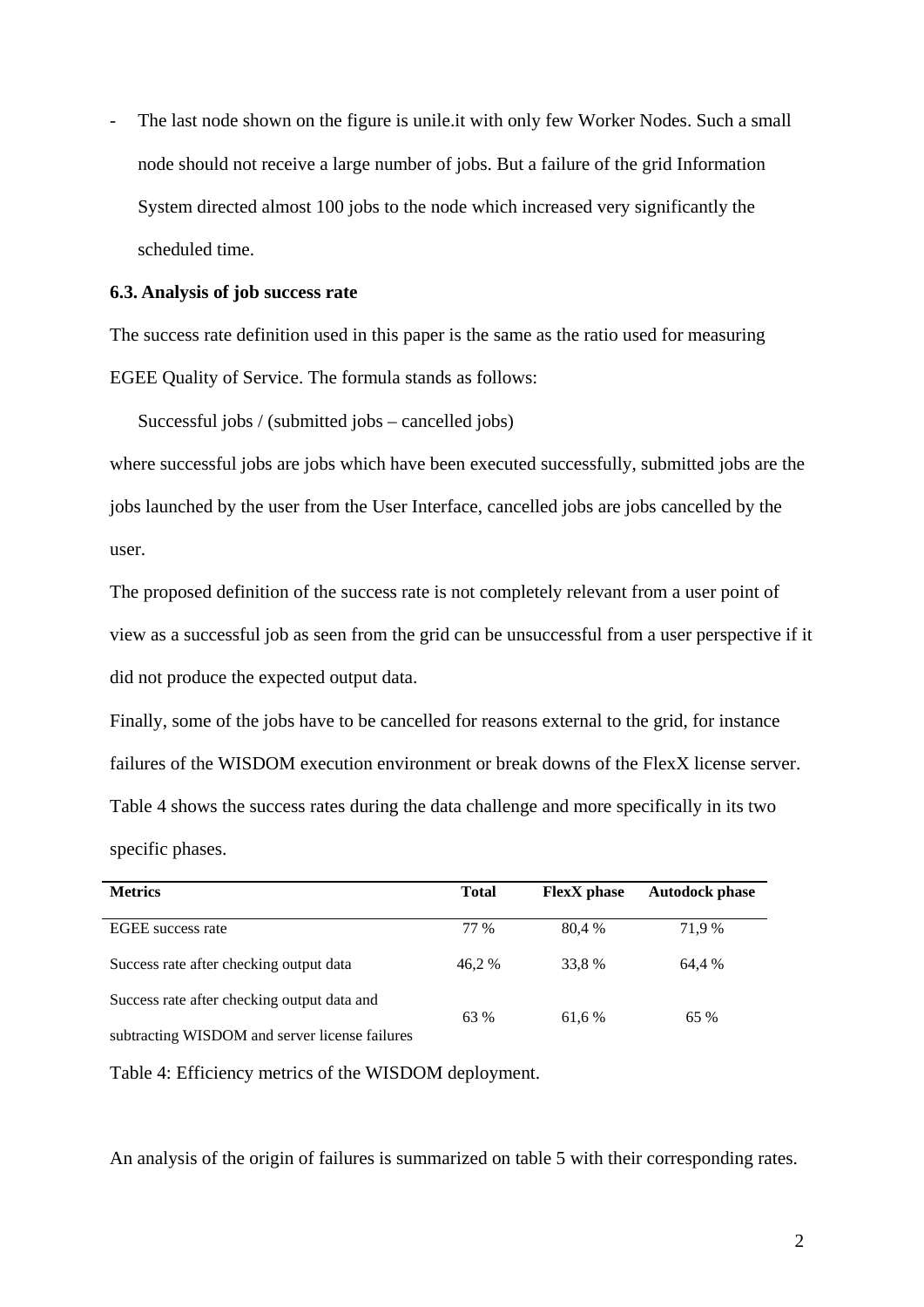During the FlexX phase, the dominant source of failures was the license server which was distributing tokens to all the jobs running on the grid. This bottleneck can be overcome by having several license servers available.

|                                         | Rate | <b>Reasons</b>                             |
|-----------------------------------------|------|--------------------------------------------|
| Success rate after checking output data | 46 % |                                            |
| Workload Management failure             | 10 % | Overload, Disk failure                     |
|                                         |      | Mis-configuration, disk space problem      |
|                                         |      | Air-conditioning, electrical cut           |
| Data Management failure                 | 4 %  | Network / connection                       |
|                                         |      | Electrical cut                             |
|                                         |      | Other unknown causes                       |
| Sites failure                           | 9 %  | Mis-configuration, Tar command, disk space |
|                                         |      | Information system update                  |
|                                         |      | Job number limitation in the waiting queue |
|                                         |      | Air-conditioning, Electrical cut           |
| Unclassified                            | 4 %  | Lost jobs                                  |
|                                         |      | Other unknown causes                       |
| Server license failure                  | 23 % | Server failure                             |
|                                         |      | Electric cut                               |
|                                         |      | Server stop                                |
| WISDOM failure                          | 4 %  | Job distribution                           |
|                                         |      | Human error                                |
|                                         |      | Script failure                             |

Table 5: Origin of failures during the WISDOM deployment with their corresponding rates.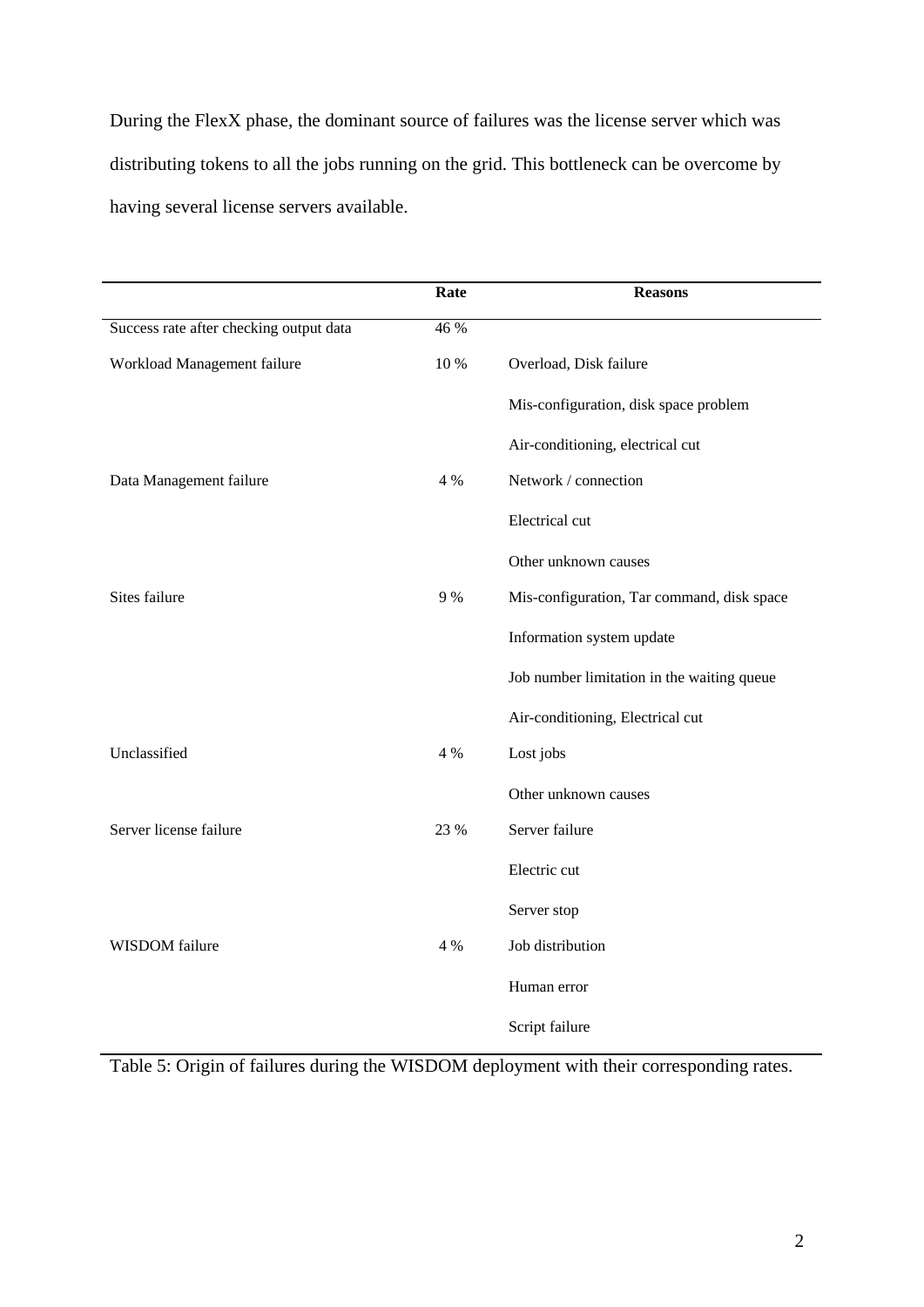The second major source of failure were workload management and site failures, including overload, disk failure, node mis-configuration, disk space problem, air-conditioning and electrical cut. To improve the job submission process, an automatic resubmission of jobs was included in the WISDOM execution environment. However, the consequence of automatic resubmission was the creation of several "sink-hole" effects where all the jobs are attracted to a single node. These sink-hole effects were observed when the status of a Computing Element was not correctly described in the information system. If a Computing Element already loaded is still viewed as completely free by the Information System, it keeps receiving jobs from the Resource Broker. If the Computing Element gets down, all jobs are aborted. If the Computing Element can support the excessive number of jobs, the processing time is going to be very long.

Most of Data Management System failures were circumvented by the back-up system. Finally, unclassified failures account for 4% inefficiency. This illustrates the work which is still needed to improve grid monitoring.

Other large scale deployments on EGEE report similar success rate [12] although the reported causes of job failures are partially different.

## **6.4. Analysis of grid services**

The WISDOM data challenge was the opportunity to test the different grid components within the framework of a large scale deployment. Each service has an important role in the process. In this section, we describe the main issues encountered with the different grid services.

## **6.4.1. Information system**

To process a job, a Resource Broker chooses the best Computing Element using the information provided by the Information System. We identified the following issues in relation to EGEE Information System: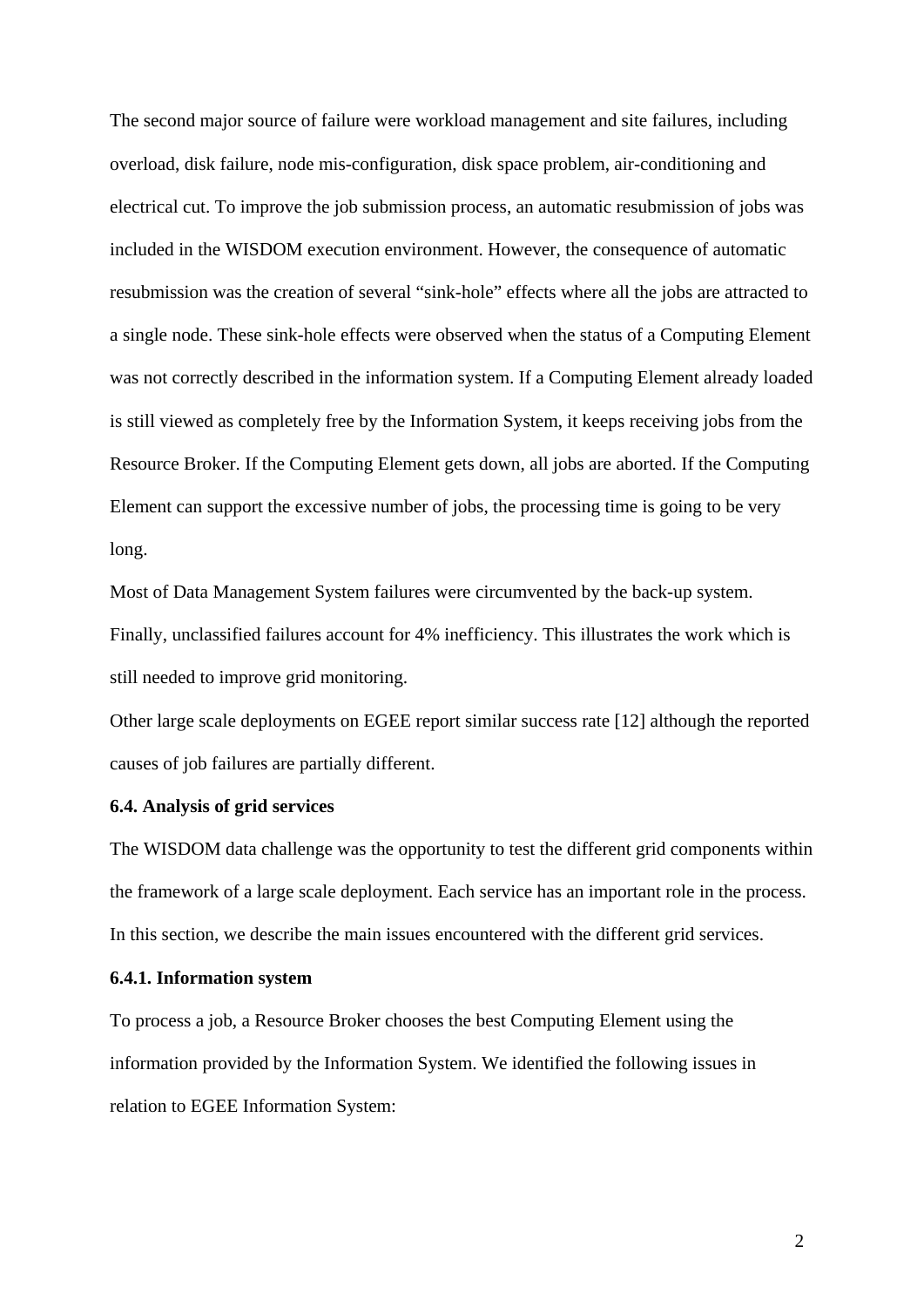- a Computing Element can have a policy unknown to the Information System like a limitation on the number of authorized biomedical jobs.
- When the Grid Information Index Service of a Computing Element is down or very slow, it provides obsolete information on its status. This is misleading for the Resource Broker which may keep allocating jobs to this Computing Element although it is saturated.
- The Information System is updated every 2 minutes. This has to be compared to the normal submission time to a Resource Broker which is 7 seconds. As a consequence, when jobs are simultaneously submitted to several Resource Brokers, these services have exactly the same image of the system and therefore distribute jobs in a very similar manner. This generates overload of the best ranked sites.

In summary, our experience shows that detailed information on Computing Element configuration must be known to the Information System in order to manage large scale submission of jobs. Because of the limitations identified, a strategy was adopted not to submit jobs in bursts but rather to have a constant submission flow to limit the impact of missing information and sink-hole effects.

#### **6.4.2. Workload management system**

The Resource Broker allocates jobs to a Computing Element depending of the job attributes described using the Job Description Language. Ranking of the Computing Elements depends on several criteria including the number of free Worker Nodes or the number of scheduled or running jobs.

Resource Brokers turn out to be significant bottlenecks of the system. Several failures of the most used Resource Brokers were observed including disk crashes or overloaded services. As a consequence, hundreds of jobs were lost or retrieved with difficulty. In practice, the measured time for job submission was closer to 30 seconds than 7 seconds. WISDOM users

2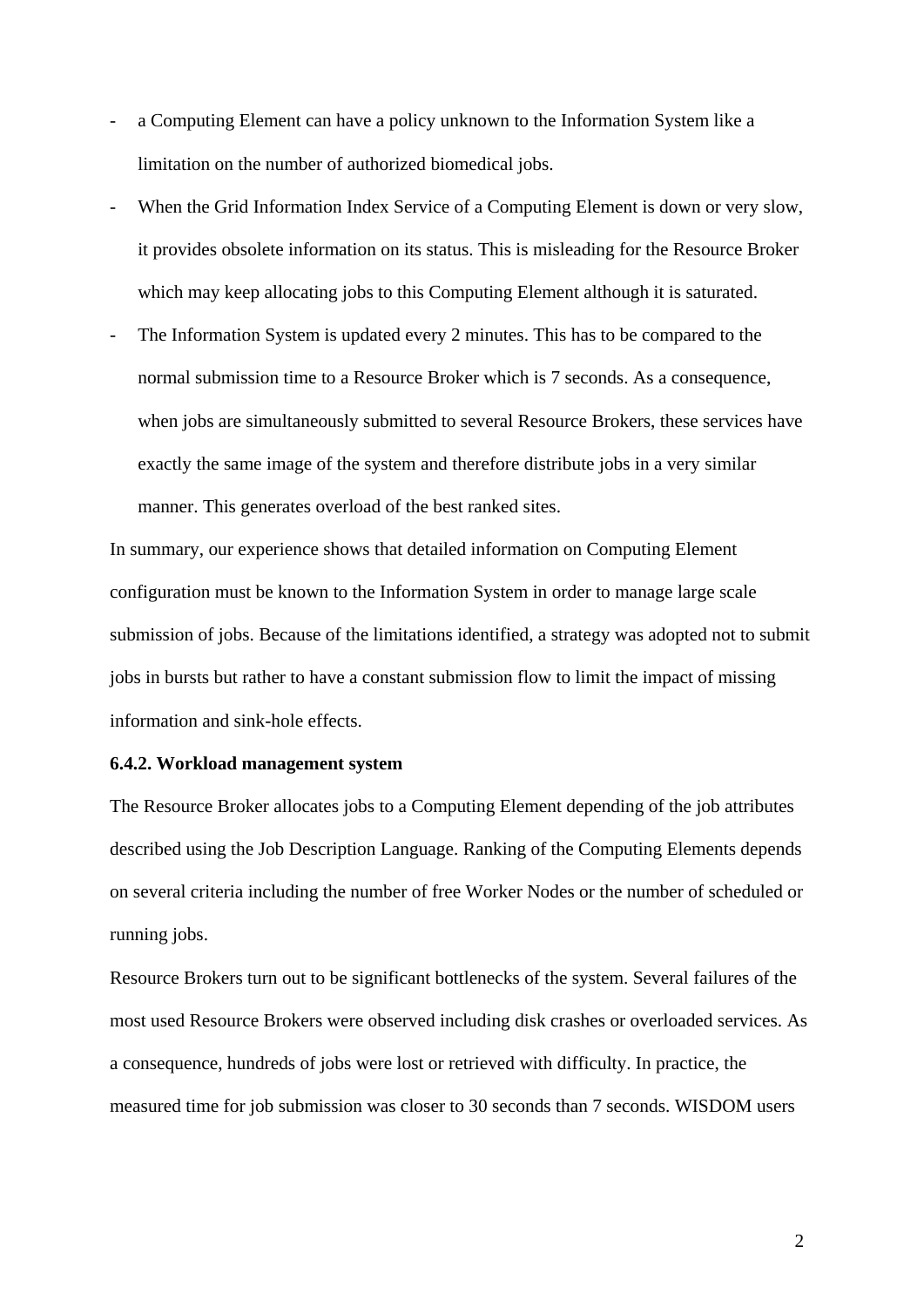had to change regularly Resource Brokers to limit their workload and unstability. They were often left with the task to allocate jobs to Computing Elements by hand.

Our experience shows that there is a real need for synchronization between Resource Brokers to be able to send a job through a given Resource Broker and check its status or retrieve results via another one. It means that job databases should not be stored on the Resource Brokers but somewhere on the grid where it can be reached by any Resource Broker and possibly replicated. The idea would be to have a job management similar to the data management, with the notion of Logical File Name for a job.

On such large scale experiments, bulk submission, grouped monitoring, and partial error mechanisms are critical. On the EGEE infrastructure, bulk sumbission and grouped monitoring are implemented to some extent, although the application needs to limit the stressing level on the workload management services. Partial error recovery is still handle at the level of the WISDOM environment.

#### **6.4.3. Data Management system**

The Data Management System certifies data copy, registration and replication. This service is also a potential bottleneck, because there is only one file catalogue per Virtual Organization. Main cause of failure for the previous ATLAS Rome Production Experiment [12], the EGEE Data Management System was significantly improved for the WISDOM data challenge. In case of breakdown of the Data Management System, the back-up solution for data transfer was to use GridFTP retry system for the input copy from a Storage Element to a Computing Element and for the output copy, registration and replication from a Computing Element on two Storage Elements. But failures like an electric cut of the Computing Center of Lyon, IN2P3, hosting the unique file catalogue, proved the limitation of the system.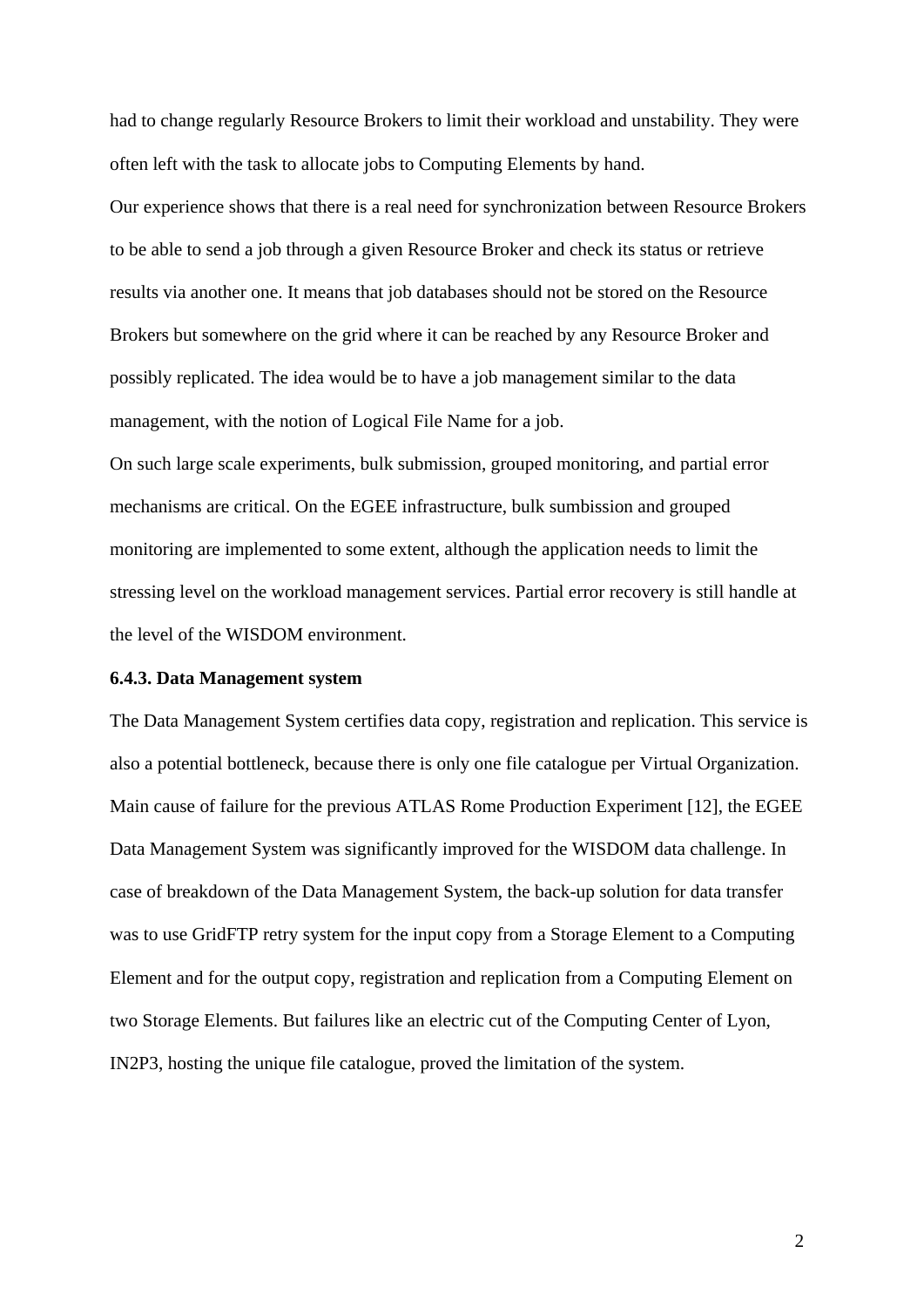The Data Management System could be improved by replicating the service and file information on several places. An automatic retry after checking the size and the integrity of the copied data could be developed similarity to the retry system for job failures.

## **6.4.4. Resource centres**

The resource centres, i.e. the Computing Elements, the Worker Nodes and the Storage Elements, were essential to the data challenge success. The 3 Storage Elements storing the output data on disk or tape worked very well despite the concurrent accesses. Difficulties encountered using Computing Elements have been discussed previously.

The need for regularly testing all the resources of the biomedical Virtual Organization emerged during the preparation of the large scale deployment. Today, automatic testing is only performed on the EGEE infrastructure for a special test Virtual Organization. These tests allow to automatically extract failing resources from the production grid.

## **6.4.5. User interface**

The User Interface is the entry door where the user is authenticated and authorised to submit jobs and manage data. Its disk capacity must be sufficient to receive all the information during and after the execution. Preliminary tests are needed on each User Interface to evaluate its capacity to control a large number of jobs with EGEE APIs. Java and Perl are also required.

#### **6.4.6. License server**

The license server aims at authorising the use of commercial software for a large number of jobs. Only few institutes were not able to open the necessary ports for security reasons. They did not participate to the FlexX part of the data challenge. The server failed a few times because of a limited number of file descriptors on the system which prevented new socket connections. It was necessary to increase this number to allow new jobs to get a license (the number of possible socket connections must be at least equal to the number of available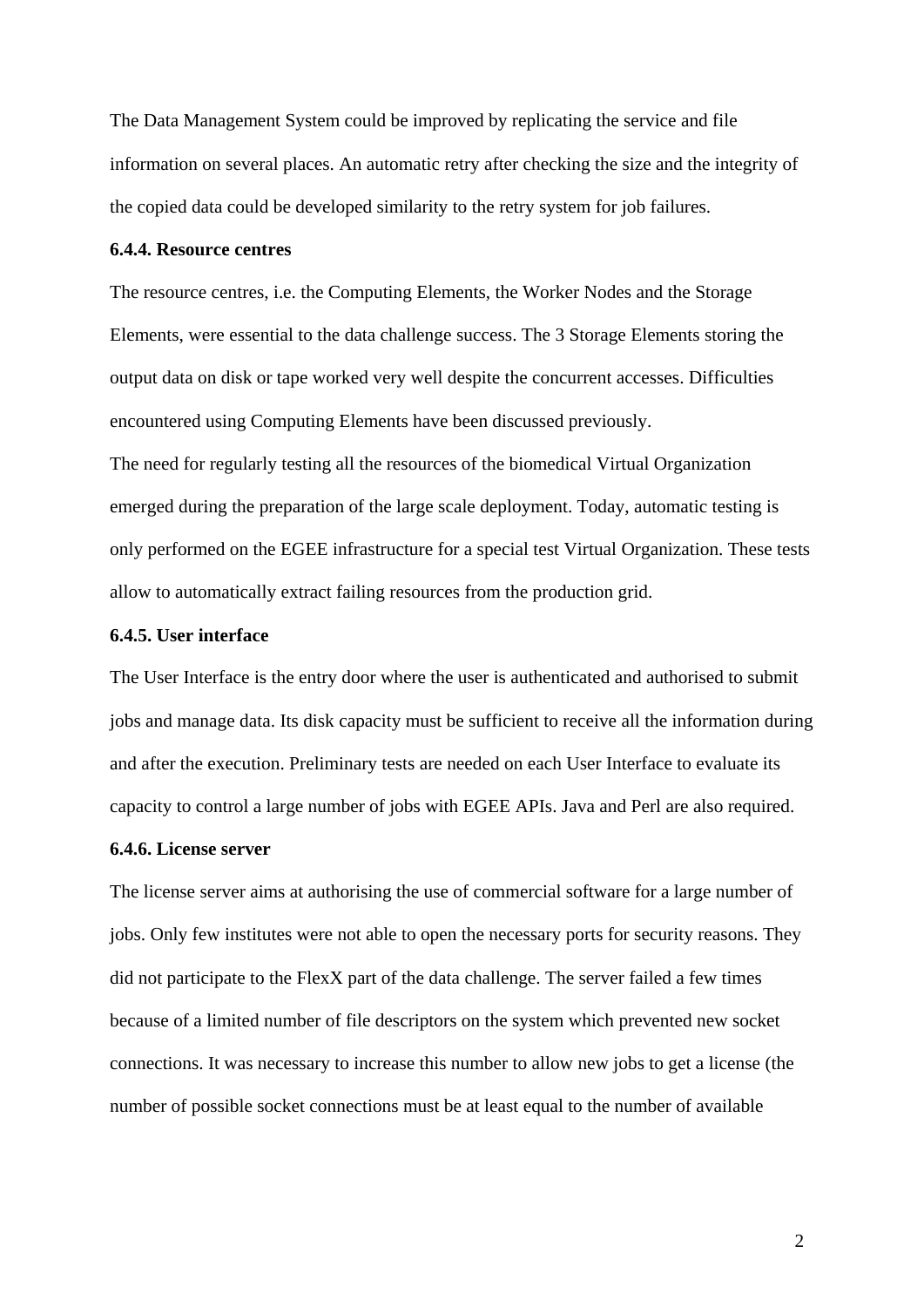licenses). In the future, an interesting improvement would be to integrate the server into the grid, so that it can check the certificates of the users requiring a license.

#### **6.4.7. Error messages**

When a job is aborted, a status message is sent to help understanding and solving the problem. There is a list of possible reasons for job abortion, but the message is often not clear and not sufficient to know exactly what happened and what the source of the error is. The help from user support and site administrators is therefore crucial.

## **7. Conclusion and perspectives**

The WISDOM data challenge is the first large deployment of a biomedical application on a grid infrastructure. On a biological side, the aim of the application was to identify new inhibitors for a family of proteins produced by *Plasmodium falciparum* through *in silico* virtual docking on a grid infrastructure. This paper has described how this application allowed to test the grid operation and services for a CPU consuming application generating large data flows.

From 11 July 2005 until 19 August 2005. up to 1700 computers were simultaneously used in 15 countries around the world to dock over 41 million compounds. On the biological side, the data challenge produced a large amount of output for analysis. Results extracted 10% of the compounds with key interactions and good scoring. Top scoring compounds possess basic chemical groups like thiourea, guanidino or amino-acrolein core structure.

The data challenge has also been a very useful experience to identify the limitations and bottlenecks of the EGEE infrastructure. The WISDOM production system developed to submit the jobs on the grid accounted for a small fraction of the failures as well as the grid management system. On the other hand, the resource brokers have been significantly limiting the rate at which the jobs could be submitted. Another significant source of inefficiency came from the difficulty for the grid information system to provide all the relevant information to

2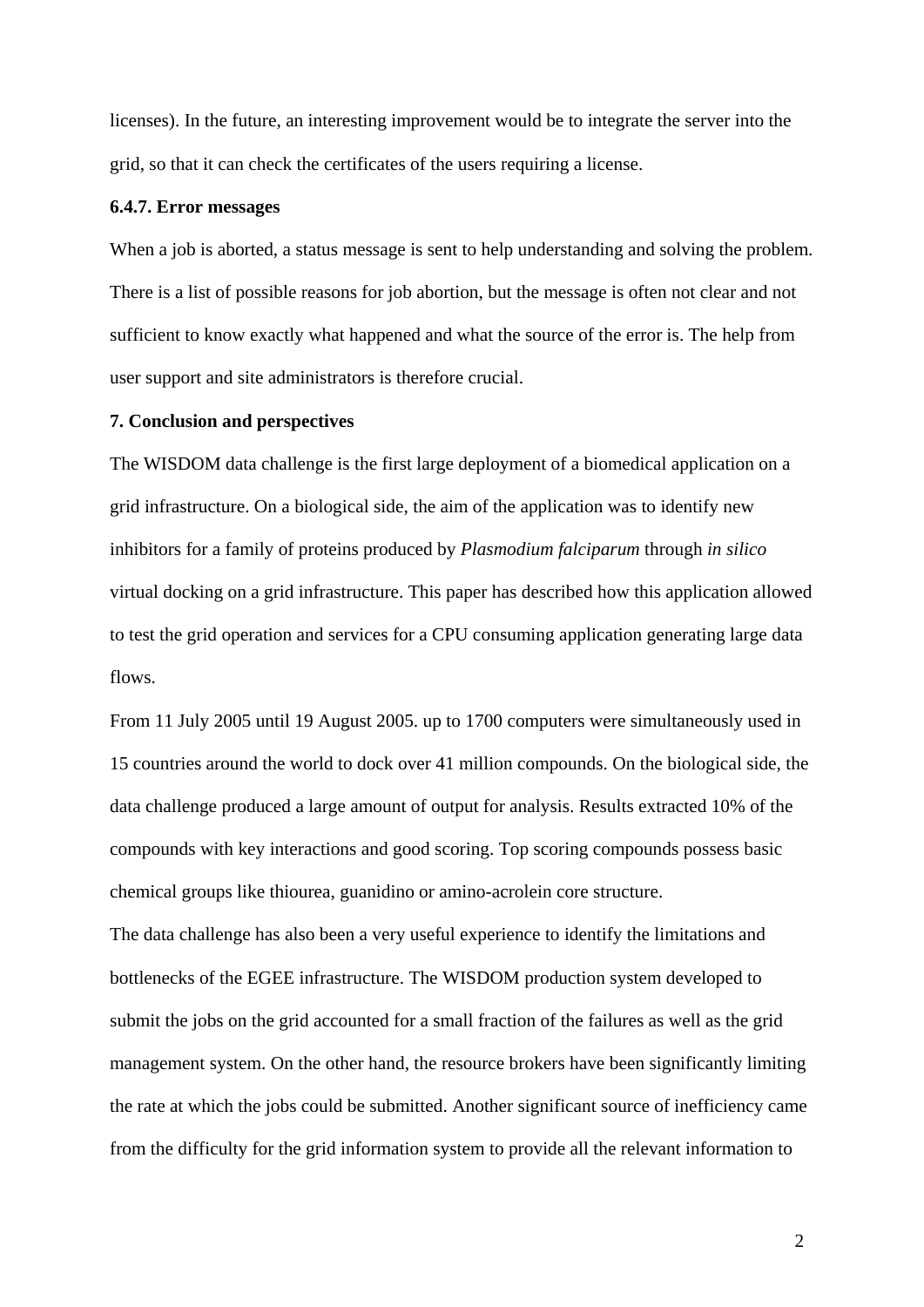the resource brokers when they distribute the jobs on the grid. As a consequence, job scheduling was a time-consuming task for the WISDOM users during all the data challenge due to the encountered limitations of the information system, the computing elements and the resource brokers.

Finally, the necessity to deploy licensed software during one of the deployment phases has generated a single point of failure ignored by the information system. The development of a grid service to manage license software is under way to address this limitation. Following the work presented in this paper, a new data challenge dedicated to *in silico*  docking against avian flu was deployed on the EGEE and Auvergrid infrastructures during the spring of 2006. This new deployment required a much shorter preparation, about a month, and took advantage of the experience acquired with WISDOM. Another large scale deployment focussed on neglected diseases is foreseen for the fall of 2006.

### **Acknowledgements**

EGEE is a project funded by the European Union under contract INFSO-RI-508833. Auvergrid is a project funded by Conseil Régional d'Auvergne. The authors thank particularly the RUGBI (Réseau Gen'Homme) and GLOP (ACI GRID) projects, funded by the French Ministry of Research, the Biomed Task Force members, the EIS team, the JRA2 members, Lydia Maigne and Cheick O. Thiam. The authors acknowledge the support of BiosolveIT which made freely available up to 1000 FlexX licenses.

The following institutes contributed computing resources to the data challenge: ASCC (Taipei); IPP-BAS, IMBM-BAS and IPP-ISTF (Bulgaria); CYFRONET (Poland); ICI (Romania); CEA-DAPNIA, CGG, IN2P3-CC, IN2P3-LAL, IN2P3-LAPP and IN2P3-LPC (France); SCAI (Germany); INFN (Italy); NIKHEF, SARA and Virtual Laboratory for e-Science (Netherlands); IMPB RAS (Russia); UCY (Cyprus); AUTH FORTH-ICS and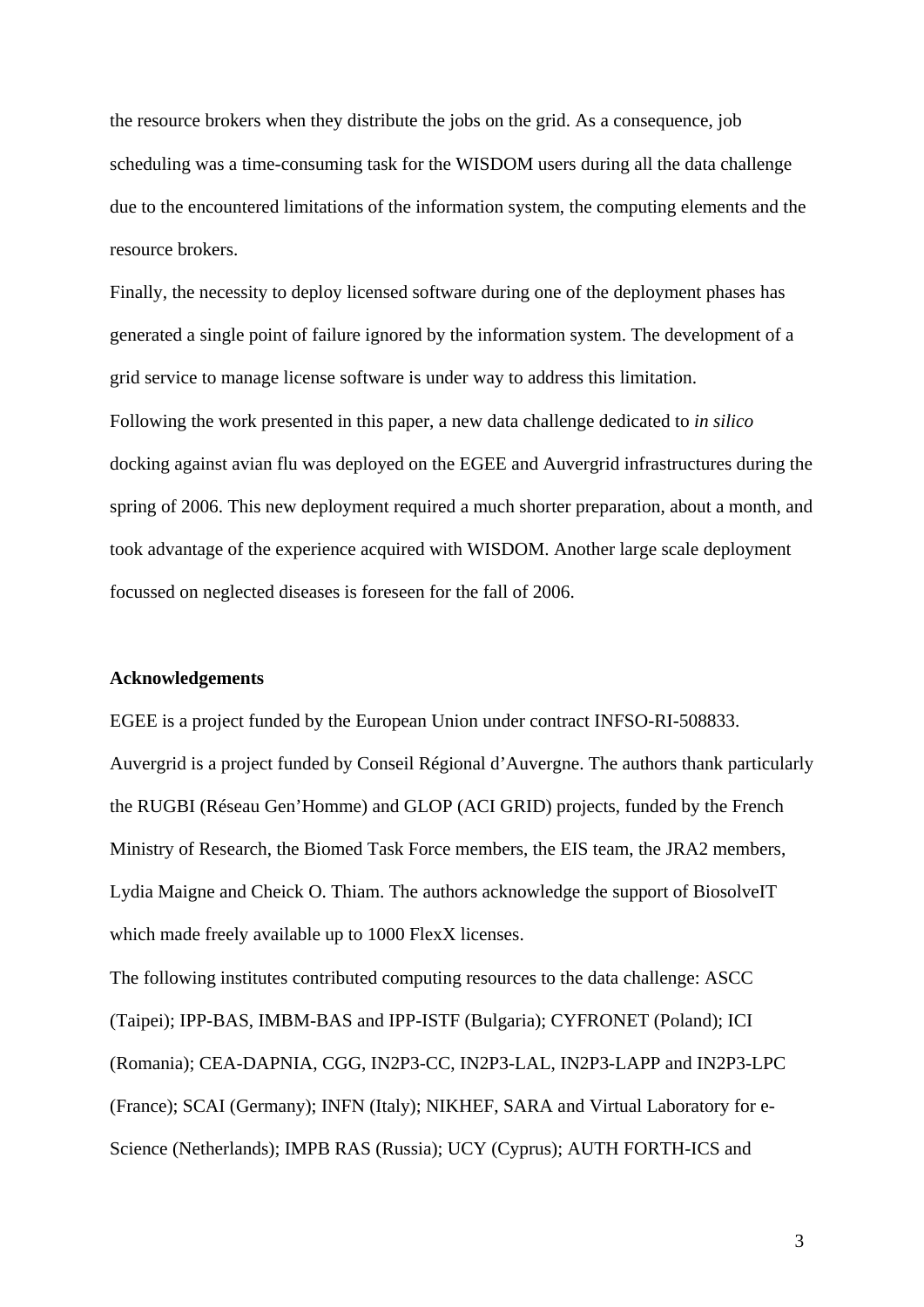HELLASGRID (Greece); RBI (Croatia); TAU (Israel); CESGA, CIEMAT, CNB-UAM, IFCA, INTA, PIC and UPV-GryCAP (Spain); BHAM, University of Bristol, IC, Lancaster University, MANHEP, University of Oxford, RAL and University of Glasgow (United Kingdom).

#### **References**

- [1] Spencer, R.W.: High throughput virtual screening of historic collections on the file size, biological targets, and file diversity. Biotechnol. Bioeng 61, 61-67 (1998)
- [2] Buyya, R., Branson, K., Giddy, J., Abramson, D.: The Virtual Laboratory. A Toolset to

Enable Distributed Molecular Modeling for Drug Design on the WorldWide Grid.

Concurrency Computat.: Pract. Exper. 15, 1–25 (2003)

- [3] Chien, A., Foster, I., Goddette, D.: Grid technologies empowering drug discovery. Drug Discovery Today, 7 Suppl 20, 176-180 (2002)
- [4] Garcia Aristegui, D.J., Mendez Lorenzo, P., Valverde, J.R.: GROCK: High-Throughput

Docking Using LCG Grid Tools. The 6th IEEE/ACM International Workshop on Grid Computing, 85-90 (2005)

[5] Sudholt, W., Baldridge, K. K., Abramson, D., Enticott, C., Garic, S., Kondric, C., Nguyen,

D.: Application of grid computing to parameter sweeps and optimizations in molecular modelling. Future Generation Computer Systems, 21, 27-35 (2005)

[6] Graham Richards, W.: Virtual screening using grid computing: the screensaver project, Nature Reviews Drug Discovery, 1, 551-555 (2002)

- [7] Peitsch, M. C., et al.: Informatics and knowledge management at the Novartis Institutes for BioMedical Research. SCIP-online, 46, 1-4 (2004)
- [8] Solomonides, T., McClatchey, R., Breton, V., Legré, Y., Nørager, S.: White Paper
- HealthGrid. Proceedings of HealthGrid 2005, IOS Press, 112 (2005)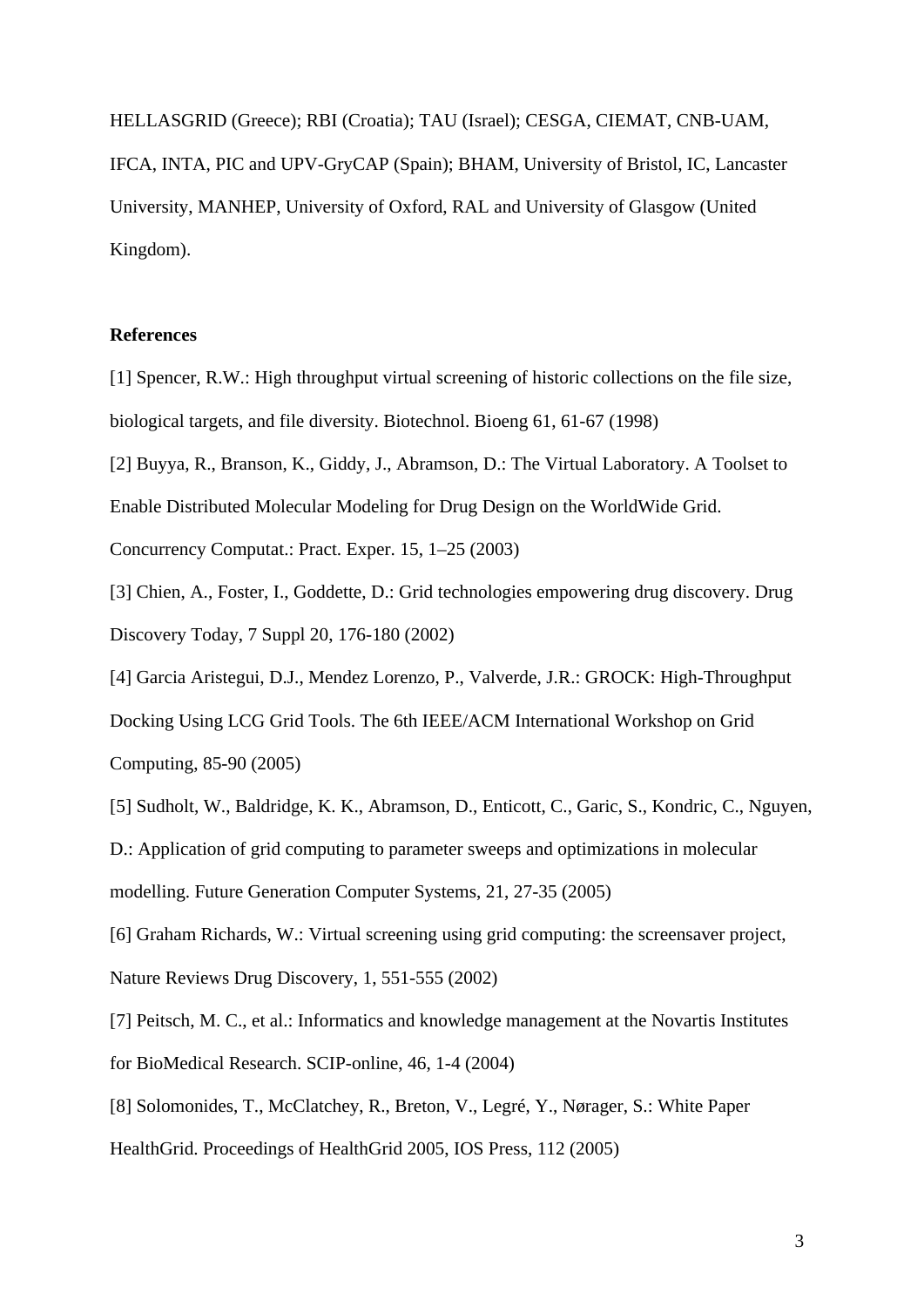[9] Breton, V., Hofmann, M., Jacq, N.: Grid added value to address malaria. Proceedings of the 6-th IEEE/ACM CCGrid conference (2006)

[10] Jacq, N., Blanchet, C., Combet, C., Cornillot, E., Duret, L., Kurata, K., Nakamura, H., Silvestre, T., Breton, V.: Grid as a bioinformatics tool, Parallel Computing, 30, 1093-1107 (2004)

 [11] Campana, S., et al.: Analysis of the ATLAS Rome Production Experience on the LHC Computing Grid. IEEE International Conference on e-Science and Grid Computing, (2005)

[12] Bird, I., et al.: Operating the LCG and EGEE production Grids for HEP. Proceedings of the CHEP'04 Conference, (2004)

[13] Altschul, S.F., Gish, W., Miller, W., Myers, E.W., Lipman, D.J.: Basic local alignment search tool. J. Mol. Biol., 215, 403-410 (1990)

[14] Sulakhe, D., et al.: GNARE: An Environment for Grid-Based High-Throughput Genome Analysis. In CCGrid 2005 BioGrid Workshop, (2005).

[15] Taufer, M., et al, Predictor@home: A "Protein Structure Prediction Supercomputer" Based on Public-Resource Computing, IEEE Transactions on Parallel and Distributed Systems 17 8 786-796 (2006).

[16] Stefan, M., et al., Folding@Home and Genome@Home: Using distributed computing to tackle previously intractable problems in computational biology, Computational Genomics (2002).

[17] Chien, A., et al.: Grid technologies empowering drug discovery. Drug Discovery Today 7(20) 176-180 (2002)

[18] Ziegler, R., Pharma GRIDs: Key to Pharmaceutical Innovation ?, Proceedings of the HealthGrid conference 2004, (2004).

[19] Weisner, J., Ortmann, R., Jomaa, H., Schlitzer, M., Angew. New Antimalarial drugs, Chem. Int. 42, 5274-529 (2003)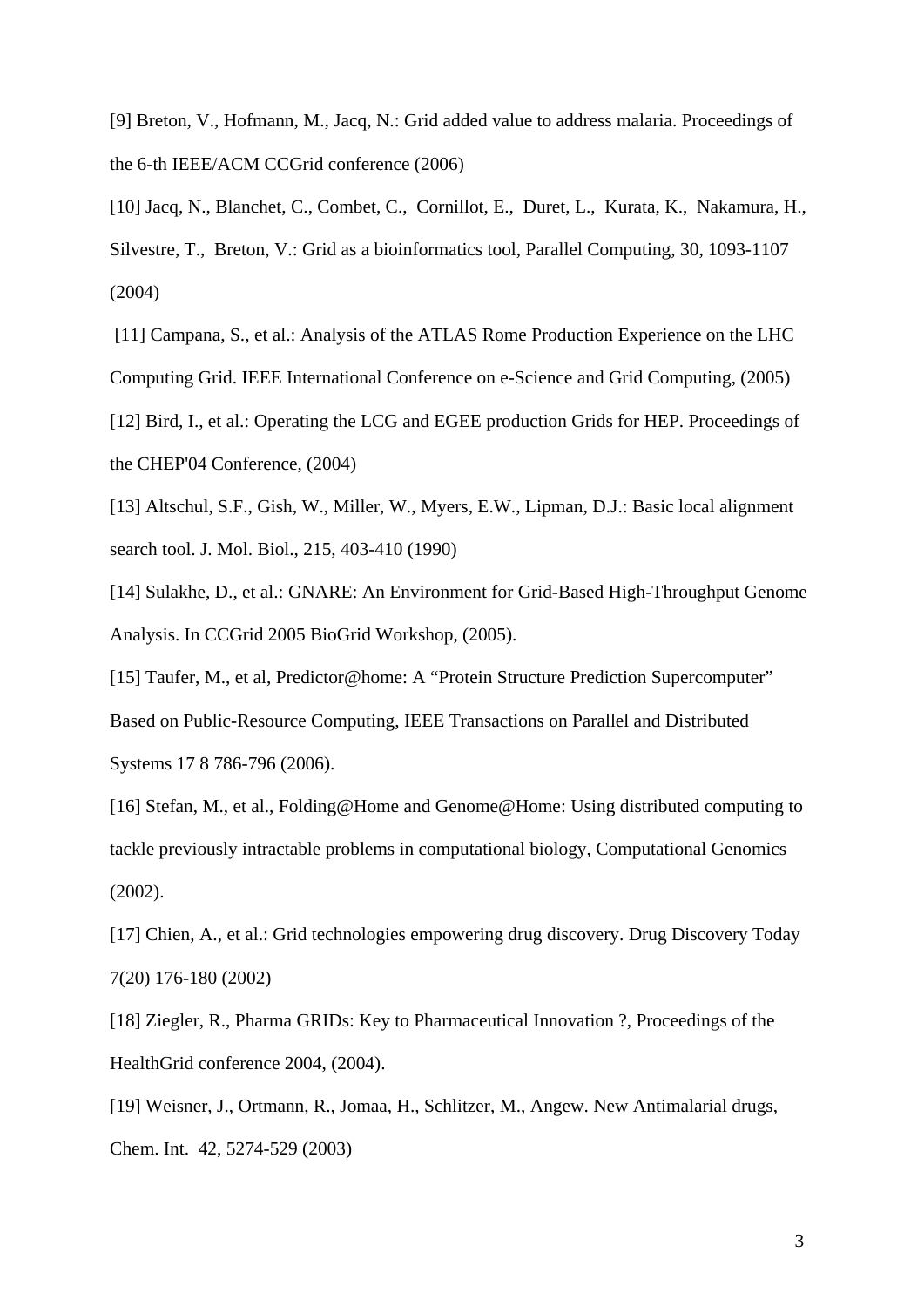[20] Francis, S. E., Sullivan, D. J. Jr., Goldberg, D.E.: Hemoglobin metabolism in the malaria parasite plasmodium falciparum. Annu.Rev. Microbiol. 51, 97-123 (1997)

[21] Coombs, G. H., Goldberg, D.E., Klemba, M., Berry, C., Kay, J., Mottram, J.C.: Aspartic proteases of plasmodium falciparum and other protozoa as drug targets. Trends parasitol. 17, 532-537 (2001)

[22] Silva, A.M., Lee, A.Y., Gulnik, S.V., Majer, P., Collins, J., Bhat, T.N., Collins, P.J., Cachau, R.E., Luker, K.E., Gluzman, I.Y., Francis, S.E., Oksman, A., Goldberg, D.E., Erickson, J.W.: Structure and inhibition of plasmepsin II, A haemoglobin degrading enzyme from Plasmodium falciparum. Proc. Natl. Acad. Sci. USA 93, 10034-10039 (1996)

 [23] Gagliardi, F., Jones, B., Grey, F., Bégin, M.E., Heikkurinen, M.: Building an infrastructure for scientific Grid computing: status and goals of the EGEE project, Philosophical Transactions: Mathematical, Physical and Engineering Sciences, 363, 1729- 1742 (2005)

[24] The LCG Editorial Board: LHC Computing Grid Technical Design Report, CERN-LHCC-2005-024, (2005)

[25] Raman, R., Livny, M., Solomon, M.: Matchmaking: Distributed Resource Management for High Throughput Computing. Proceedings of the Twelfth IEEE International Symposium on High-Performance Distributed Computing, (2003)

[26] Rarey, M., Kramer, B., Lengauer, T., Klebe, G.: Predicting Receptor-Ligand interactions by an incremental construction algorithm, J. Mol. Biol. 261, 470-489 (1996)

[27] Morris, G.M., Goodsell, D.S., Halliday, R.S., Huey, R., Hart, W.E., Belew, R.K., Olson, A.J.: Automated Docking Using a Lamarckian Genetic Algorithm and Empirical Binding Free Energy Function. J. Computational Chemistry, 19, 1639-1662 (1998)